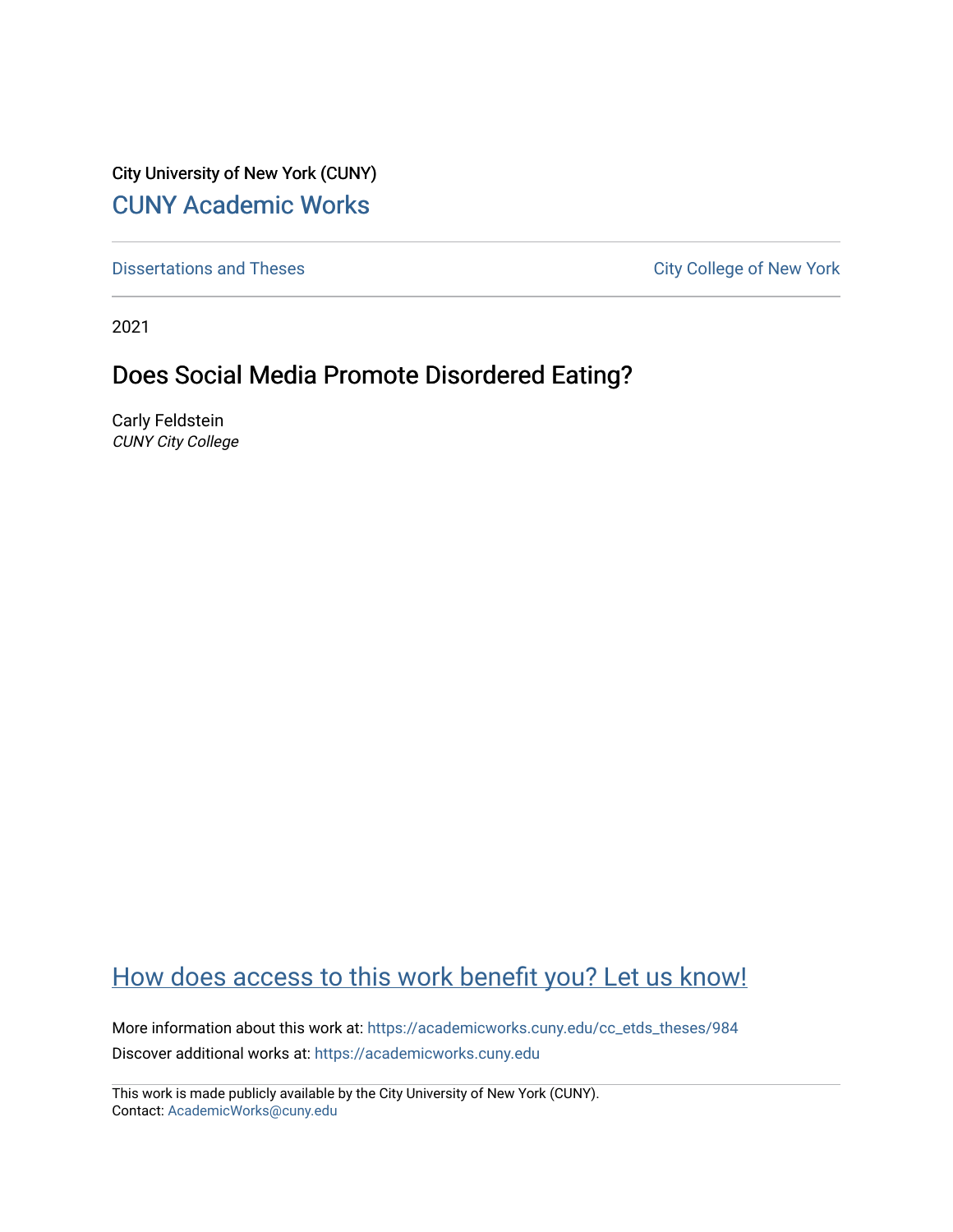## **Does Social Media Promote Disordered Eating?**

Carly Feldstein

Advisor: Dr. Adriana Espinosa

Department of Psychology Fall 2021

The City College of New York, CUNY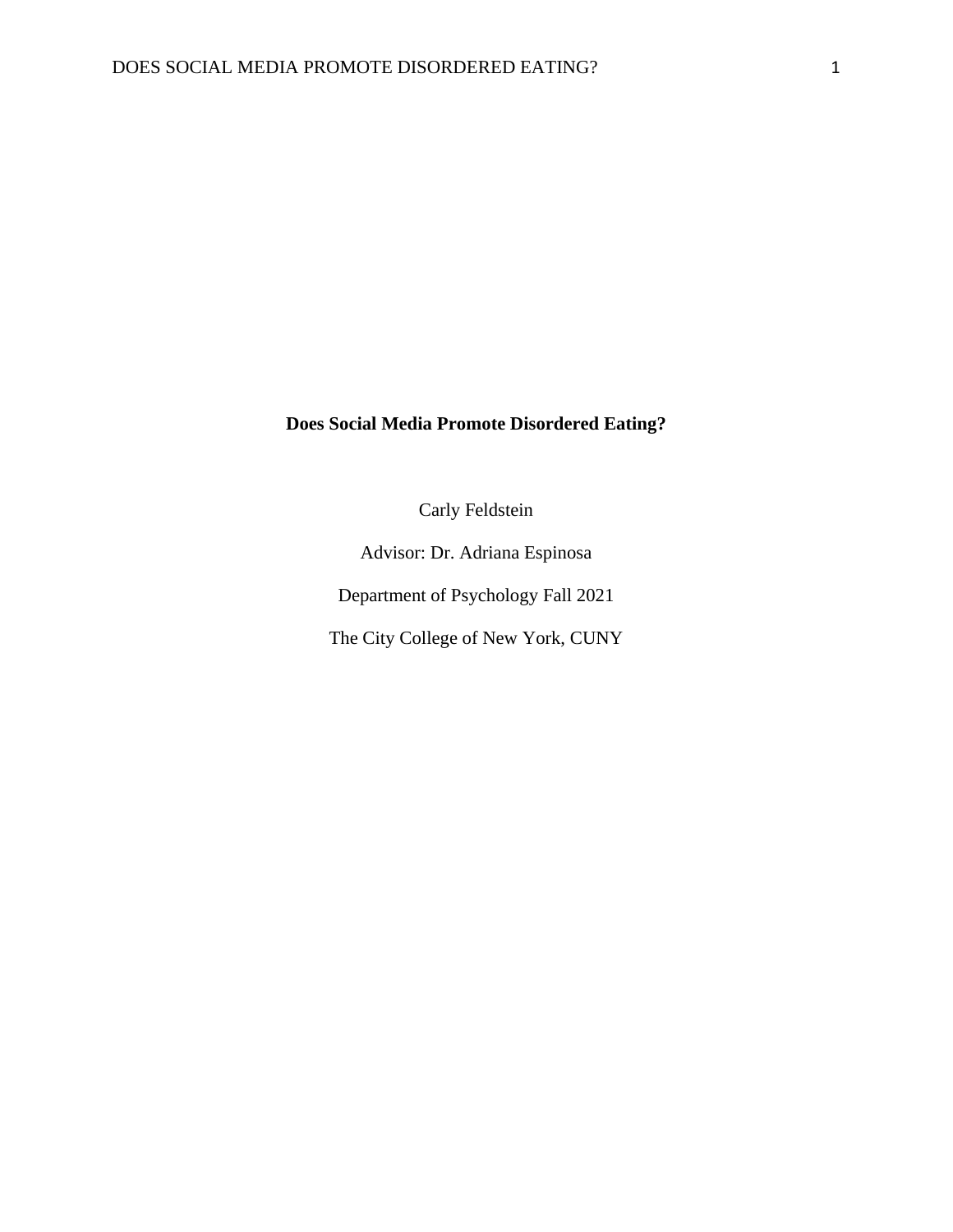Hispanic people are the largest and fastest-growing minority group in the U.S. with a total of 18.5% of the U.S population being of Hispanic descent (United States Census Bureau, 2020). Although eating disorders (ED), particularly those involving binge eating, comprise a significant health concern, EDs are often overlooked in the Hispanic culture (Higgins et al., 2016; Opara & Santos, 2019). Eating Disorders are defined as both behavioral conditions and emotional disorders characterized by severe and persistent disturbance in eating behaviors and are associated with distressing thoughts and emotions (Guarda, 2021). Common EDs that are highlighted as emotional disorders include anorexia nervosa, bulimia nervosa, and binge-eating. Anorexia nervosa is characterized by self-starvation and weight loss resulting in low weight for height and age. Bulimia nervosa is characterized by alternating dieting with low-calorie "safe foods" with binge eating "forbidden" high-calorie foods, with binges followed by fasting, vomiting, laxative misuse, or compulsive exercise. Binge eating disorder is described as episodes of eating large quantities of food in a brief period, and a sense of loss of control over overeating followed by distress after the binge behavior (Guarda, 2021).

Hispanic individuals have comparable rates of anorexia nervosa, bulimia nervosa, and an even higher rate of binge eating disorders compared to non- Hispanic (NH) White individuals (Higgins et al., 2016). Within Hispanic adults, the lifetime prevalence of EDs is higher for women than for men. For example, the estimated lifetime prevalence of anorexia nervosa among Hispanics is roughly .08% in women and .03% in men, of bulimia nervosa is 1.9% in women and 1.3% in men, and of binge eating disorder is 2.3% in women and 1.6% in men (Reyes-Rodriguez et al., 2013). Additionally, Hispanic individuals that have spent more than 70% of their lifetime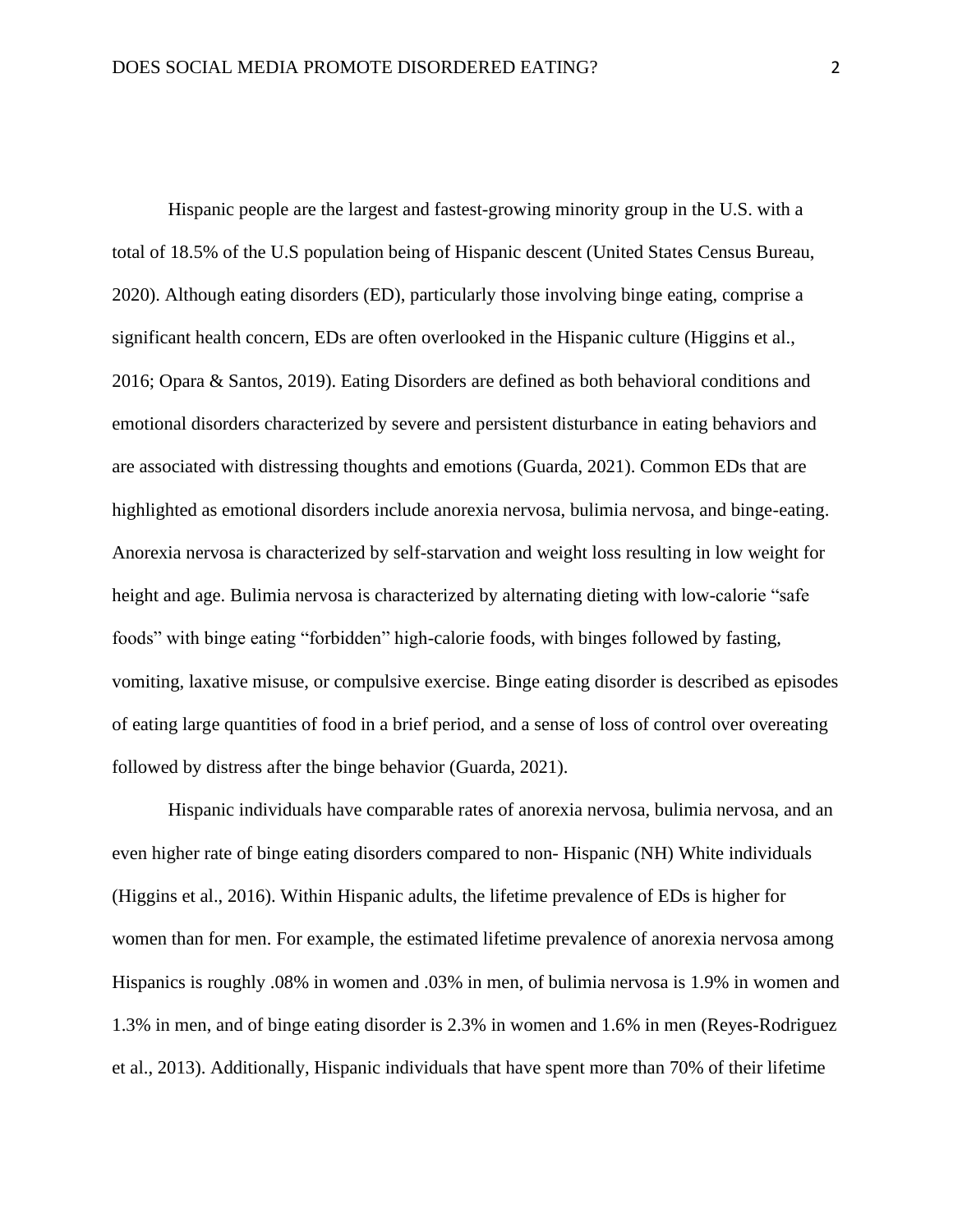in the United States report the highest rate of lifetime bulimia nervosa (Alegria et al., 2007). Therefore, among Hispanic people, those who are second-generation or higher may face the highest risk of EDs.

The medical consequences of EDs range from minor to severe and in extreme cases can lead to death (Patmore et al., 2019). Eating disorders are linked to a higher risk of chronic health conditions of disproportionate proportion to Hispanic individuals, such as diabetes, cardiovascular disease, obesity, asthma, and others (O'Brien et al., 2017). Moreover, Hispanic people with a history of EDs are less likely to utilize mental health services and to be referred for further evaluation in comparison to NH White individuals (Reyes-Rodriguez et al., 2013). Thus, Hispanic individuals, particularly women, may face a disproportionate burden of EDs which further exacerbate existing health disparities. Understanding the factors that relate to ED symptoms in early adulthood among Hispanic women is key for informing prevention programs seeking to mitigate the risk of EDs.

#### **Body Dissatisfaction as a Potential Risk Factor for EDs Among Hispanic Women**

Previous research has noted that body dissatisfaction is a predominant risk factor for EDs. Davenport  $\&$  Smith (2012) examined body image and the effect of appearance on a Hispanic women college population. Their results showed that Hispanic women and NH White women reported a much higher concern for their body appearance than African American women. Hispanic college women also reported a higher investment than NH White women in being physically fit, but lower satisfaction with their body image and appearance than NH White women. Additionally, Hispanic women reported lower levels of perceived physical health as well as a less health-conscious lifestyle (Davenport & Smith, 2012). This study found that Hispanic college women experienced higher levels of body dissatisfaction than NH White women and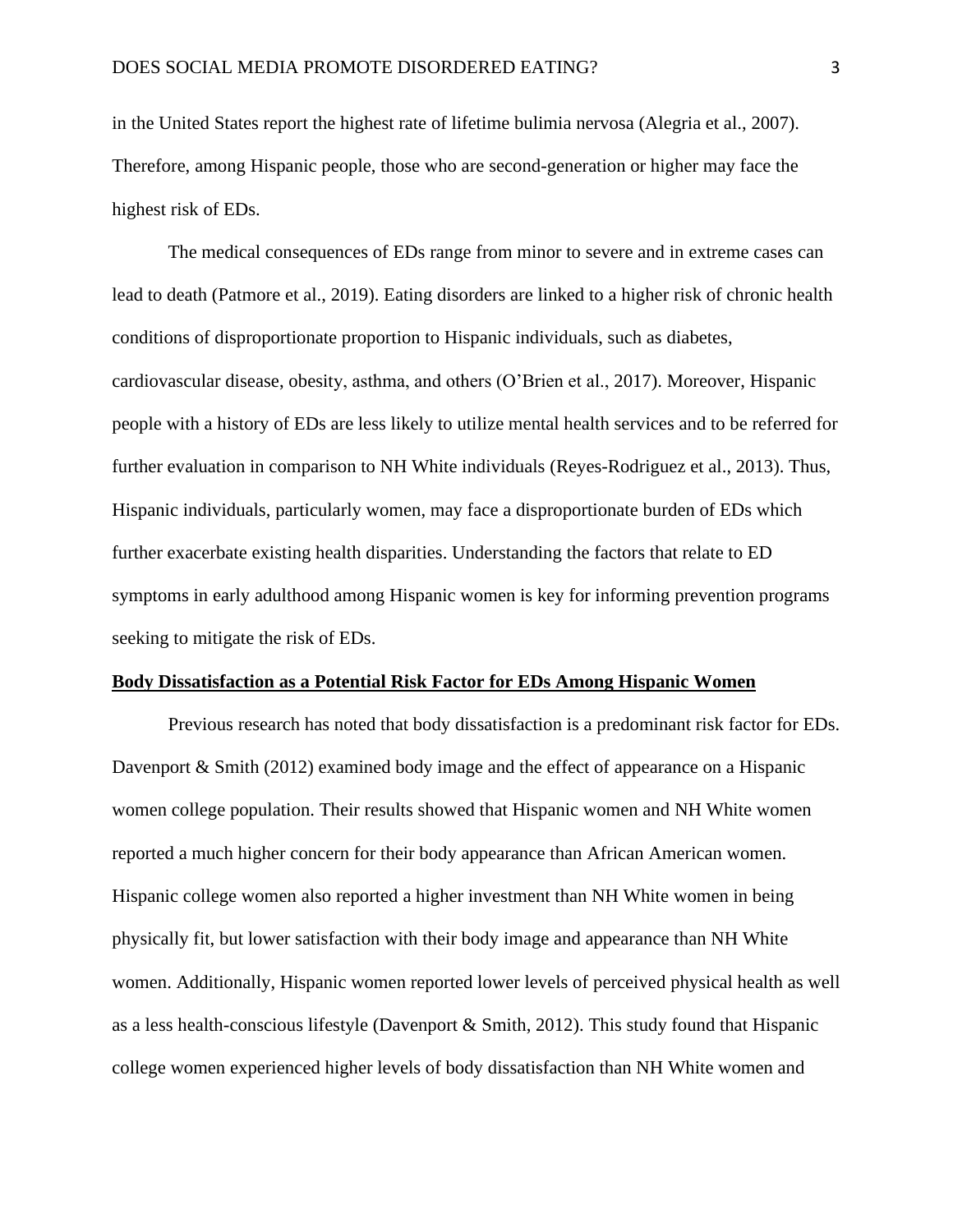African American women, and while Hispanic women recognized the importance of healthy eating and exercising, they did not tend to participate in these practices themselves. Moreover, the authors found that relative to NH White and African American women, Hispanic women had a higher prevalence of physical health issues and illness.

Erikson & Gerstle (2007) also explored ethnic group differences in body image, with the primary aim of investigating whether body image had fundamentally different measurement meanings for Hispanic and NH White preadolescent girls. The results of this study showed that both Hispanic and NH White preadolescent girls had similar rates of body dissatisfaction. Furthermore, body dissatisfaction was equally predictive of disturbed eating attitudes and behaviors such as dieting, restrictive eating, excessive exercise, and preoccupation with food, weight, and body appearance for both groups.

Other researchers have noted that many Hispanic women in the US seek to be thinner despite the belief that Hispanic cultures are more accepting of curvier female types (Opara & Santos, 2019). Yet, the scope of the research still focuses on NH White women (Opara  $\&$ Santos, 2019). Research that explores the role factors that contribute to body dissatisfaction among Hispanic women is necessary for the development of tailored interventions aiming to reduce EDs.

# **Social Media May Promote a Thin White Ideal that Increases Body Dissatisfaction Among Hispanic Women**

Little research has examined the relation between social media usage on body dissatisfaction and ED symptoms (Li & Wan-Hsiu, 2014). We define social media in this study as websites and applications that enable users to create and share content or to participate in social networking. Although this type of research on Hispanic emerging adulthood's body image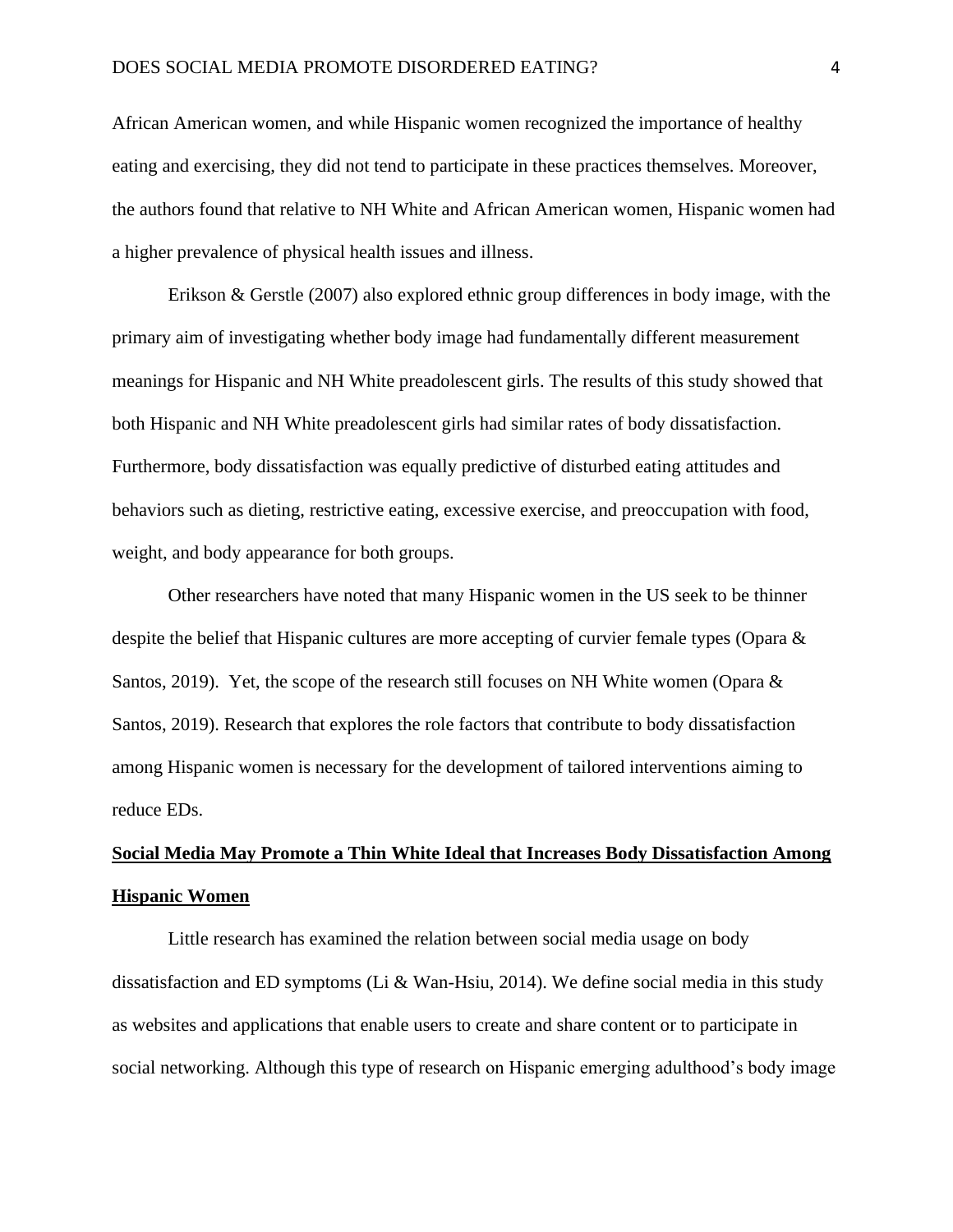is limited, the available evidence indicates that Hispanic women may compare themselves to mainstream White and thin images of women promoted on social media, thus resulting in body dissatisfaction and ED symptomology. Previous research has examined disordered eating, body image, and social media usage among a large, racially/ethnically diverse sample of college women. Results showed little difference in disordered eating, body image, and social media usage between NH White and Hispanic participants (Quick & Byrd, 2014). Authors found that higher social media usage was associated with higher body dissatisfaction and disordered eating for NH White and Hispanic women. This study inferred that the similar results in NH White and Hispanic women participants was due to the sample of U.S. students being acculturated to the Western lifestyle, and thus, were similar in striving to meet the Western White and thin ideal through comparison of oneself versus these mainstream media images (Quick & Byrd, 2014). In this study, Hispanic women indicated that they received a promoted message on social media to meet a thin White ideal regarding health, weight, appearance, and diet. This message may be promoted via famous social media influencers as well as ads that consist of White and thin women. Social media's algorithm pushes these types of influencers and ads so they can be consistently viewed by users. Hispanic women who placed greater importance on social media's promotion of the mainstream, White and thin dominant culture had greater body dissatisfaction than Hispanic women that do not place greater importance on social media's mainstream White and thin dominant culture (Quick & Byrd, 2014). This evidence suggests that social media may be a risk factor for body dissatisfaction through the promotion of the importance of meeting a mainstream White and thin ideal.

Additional research indicates that Hispanic females as young as 11 years old report regular magazine reading, and mainstream women's magazines such as Cosmopolitan, People,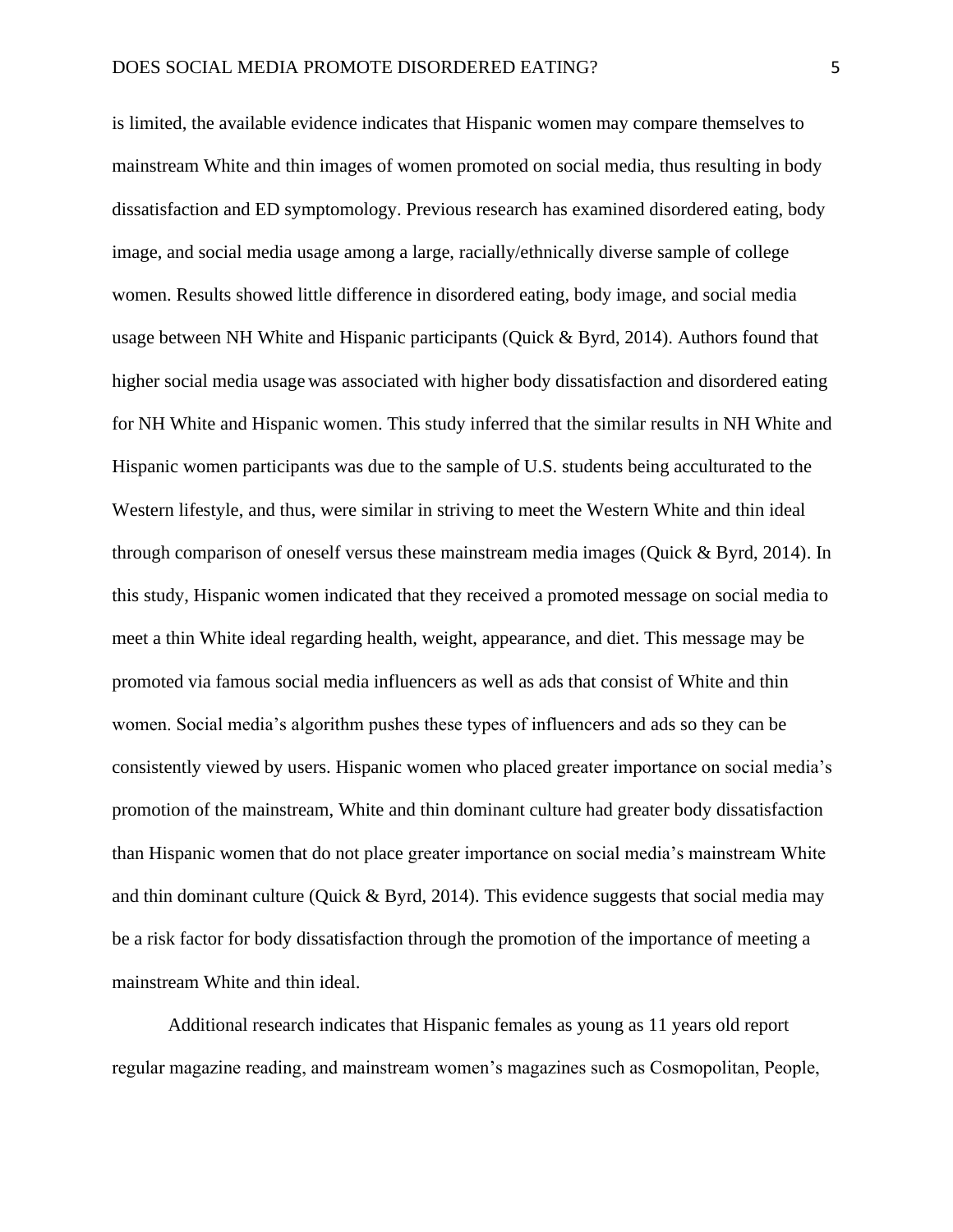and InStyle (Schooler & Daniels, 2014). This research indicates that Hispanic individuals are underrepresented in these mainstream magazine advertisements, appearing in fewer than five percent of ads featuring human models (Schooler &Daniels, 2014). As a result, Hispanic individuals rarely see individuals from their ethnic group in mainstream magazines. Instead, they are exposed to media images of thin White women and men at high rates (Schooler &Daniels, 2014). Schooler and Daniels (2014) concluded that the internalization of White thin magazine media ideals predicted body dissatisfaction and disordered eating among male and female Hispanic adolescents. These findings are in accordance with previous research highlighting the influence of social media. Previous research has also demonstrated that traditional mass media consumption such as television viewing affects how Hispanic women acculturate into the American mainstream beauty ideal through the promotion of thin White women and a lack of representation of Hispanic women. Survey research documents associations between mainstream TV viewing and Hispanic adolescents' body dissatisfaction. Specifically, in a sample of Hispanic high school boys and girls, youth who watched more hours of mainstream soap operas and those who watched more movies reported greater body dissatisfaction than their peers (Schooler &Daniels, 2014). In a longitudinal study of Hispanic middle and high school girls, watching mainstream sitcom TV was associated with decreased body satisfaction (Schooler &Daniels, 2014).

In summary, the little research evidence on social media and body dissatisfaction for Hispanic women suggests that exposure to mainstream social media, which may frequently portray a thin, white, ideal as the beauty standard for all women may pose a risk to body dissatisfaction and ED symptomology of Hispanic women. The previous research on mainstream television and magazine viewing on body dissatisfaction for Hispanic women also suggests that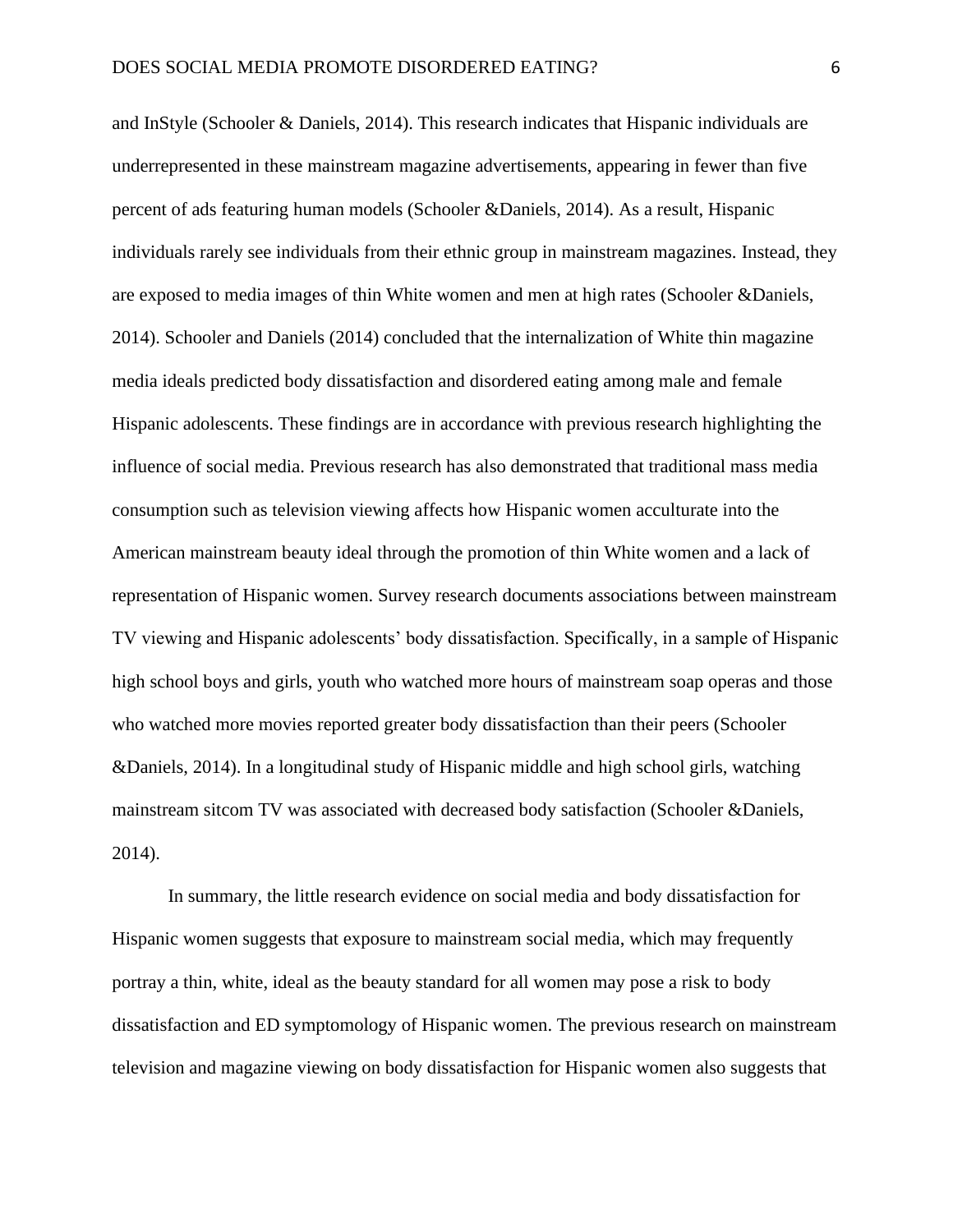this exposure frequently portrays a thin white ideal as the beauty standard and may pose a risk for body dissatisfaction and ED symptomology for Hispanic women. Since social media on body dissatisfaction and ED symptomology is an emerging field of research and there are several gaps in knowledge that need to be addressed, it is necessary to study mechanisms on social media and on explaining why social media may be a risk factor for eating disorders. The little previous research on social media indicates that the specific aspect of social media use of comparing oneself to images of attractive thin white mainstream images is a risk factor for body dissatisfaction, yet Facebook is the only social media platform that has been the focus of this research on social media and body image. In our present-day, other social media platforms are growing in popularity, such as Instagram and TikTok. Some of these social media platforms such as Instagram are more image-based than Facebook and thus may provide more opportunities for users to compare their appearance to a thin White ideal. Therefore, the impact of these imagefocused platforms should be tested in future research (Fardouly & Vartanian, 2016). Further research is also needed with more diverse samples such as Hispanic individuals to provide a clearer picture of the effect that social media may have on diverse users' body dissatisfaction and ED symptomology.

### **Social Media Behaviors May Increase ED Symptoms Through Body Dissatisfaction**

Researchers highlight that not only social media viewing but social media posting as well can create negative perceptions of one's body, thereby increasing the risk of developing eating disorders (Opara & Santos, 2019). Posting frequent pictures of oneself of social media worsened women's body image, perception of fatness, and body size satisfaction due to competing with and comparing oneself to others who are posting the same and becoming more aware of one's flaws (Lonergan et.al, 2020). Users compare the number of likes and positive comments on their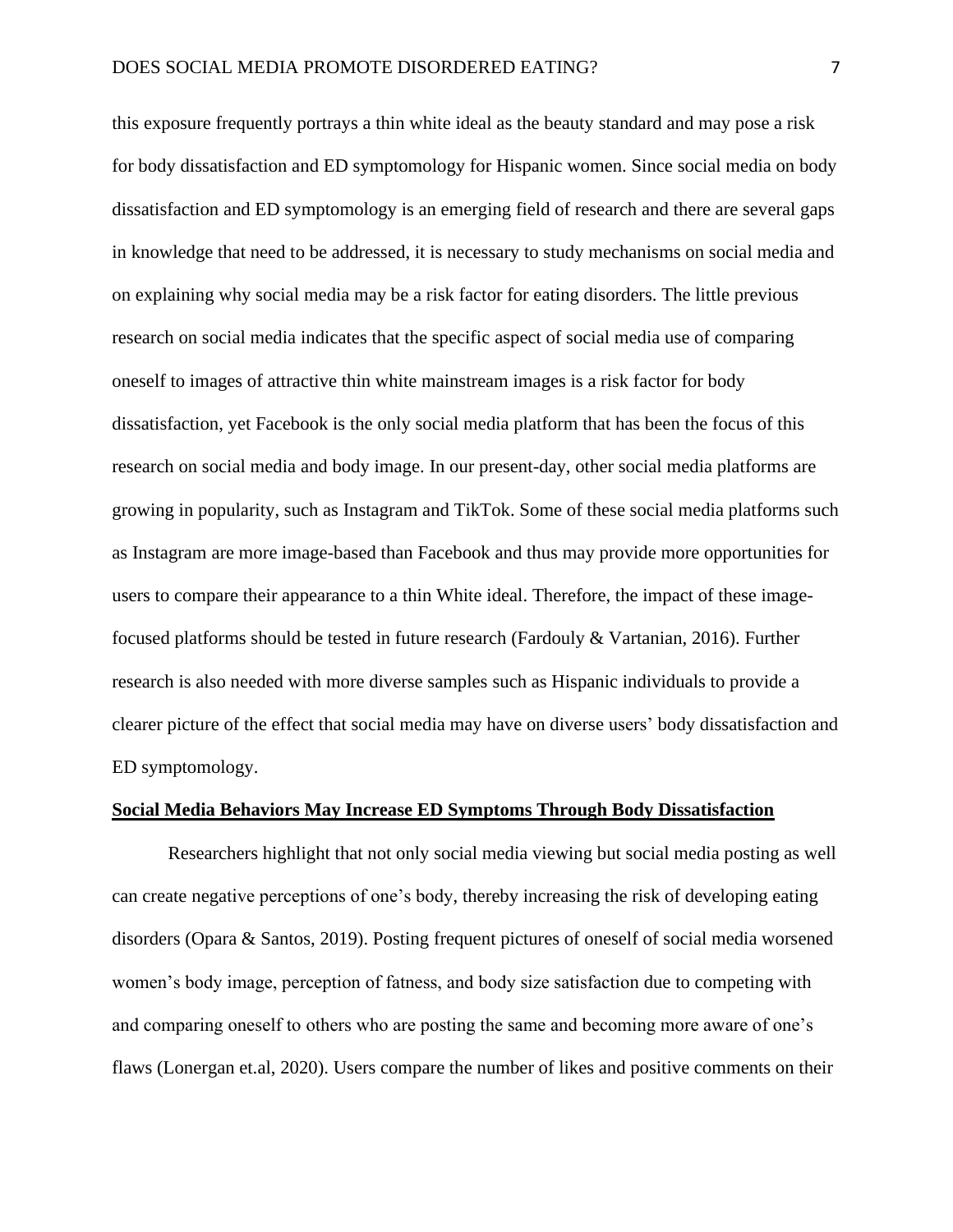posted picture of themselves versus the number of likes on positive comments on their peers posted pictures of themselves, and this competition and comparison for more likes and comments than their peers create body dissatisfaction (Lonergan et.al, 2020). Zysberg and Tell (2013) also found that the social norms and youth culture of posting one's own thinness and thin expression on social media are frequently associated with a higher incidence of body dissatisfaction, disordered eating, and eating disorders.

Research on media studies emphasizes the risks of women's self-objectification when posting themselves to view themselves as objects to be assessed based on their appearance because numerous forms of social media offer unrealistic perceptions of the average person's appearance (Opera & Santos, 2019). The self-objectification when posting can cause girls and women to judge their appearances. Opara and Santos (2019) found that individuals with a negative-feedback seeking style who received a high number of comments on their own photos of themselves on Facebook were more likely to report dysfunctional eating attitudes and weight concerns, and that body dissatisfaction is a risk factor that can lead to eating disturbances.

There are several unique features of social media that differentiate from traditional media and that may contribute to any effects it has on body dissatisfaction. First, social media features posts of the users themselves and their peers (as opposed to just models and celebrities from traditional media such as magazines and television). Second, users often present an idealized version of themselves (which can be edited, enhanced, and photoshopped) to their profile and remove any images that they deem to be unattractive. Additionally, it is generally used to interact with peers and research suggests that appearance comparisons to one's peer's media images versus one's own media images may be particularly influential for body dissatisfaction (Fardouly & Vartanian, 2016). Therefore, social media may be likely to contribute to symptoms of ED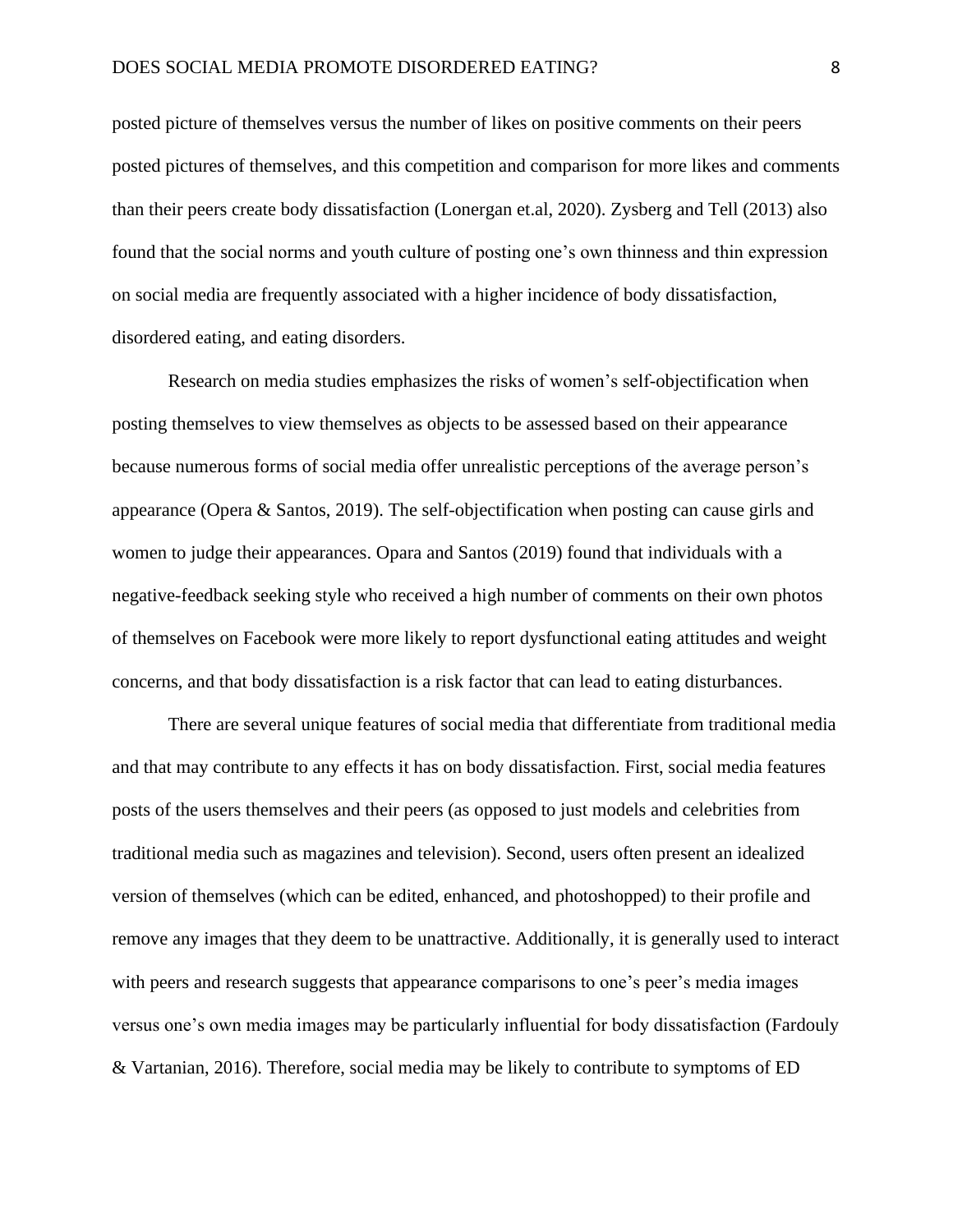through specific social media behaviors such as frequent posting of oneself, viewing likes and comments of images of oneself and likes and comments of images of one's peers, and frequent editing and photoshopping of images of oneself for the pathway between social media and body dissatisfaction for significant treatment (Fardouly & Vartanian, 2016). Fardouly & Vartanian (2016) also states that more research is needed on more diverse populations as well as other social media platforms (ex: Instagram).

#### **Current Study**

The overarching goal of the present study is to assess if social media may be a risk factor for body dissatisfaction which then leads to ED symptoms among Hispanic female emerging adults. The present study hypothesizes that

- 1. Social media use will relate to higher body dissatisfaction and ED symptoms.
- 2. Body dissatisfaction will relate to higher ED symptoms.
- 3. Body dissatisfaction will mediate the relation between social media use and ED symptoms.

While these hypotheses are viable based on previous research and literature review and we have evidence that states that these relations should exist, body dissatisfaction as a mediator for the relation between social media use and ED symptoms has never been tested. This should be tested because the development of culturally sensitive intervention models is a key component to reducing health disparities in the Hispanic population. These findings fit with existing research and contribute new insights as this was the first study to look at Instagram usage effects on body image and ED symptomology, while previous research only looked at Facebook. These findings also add to the limited research on risk factors for ED symptomology in the Hispanic female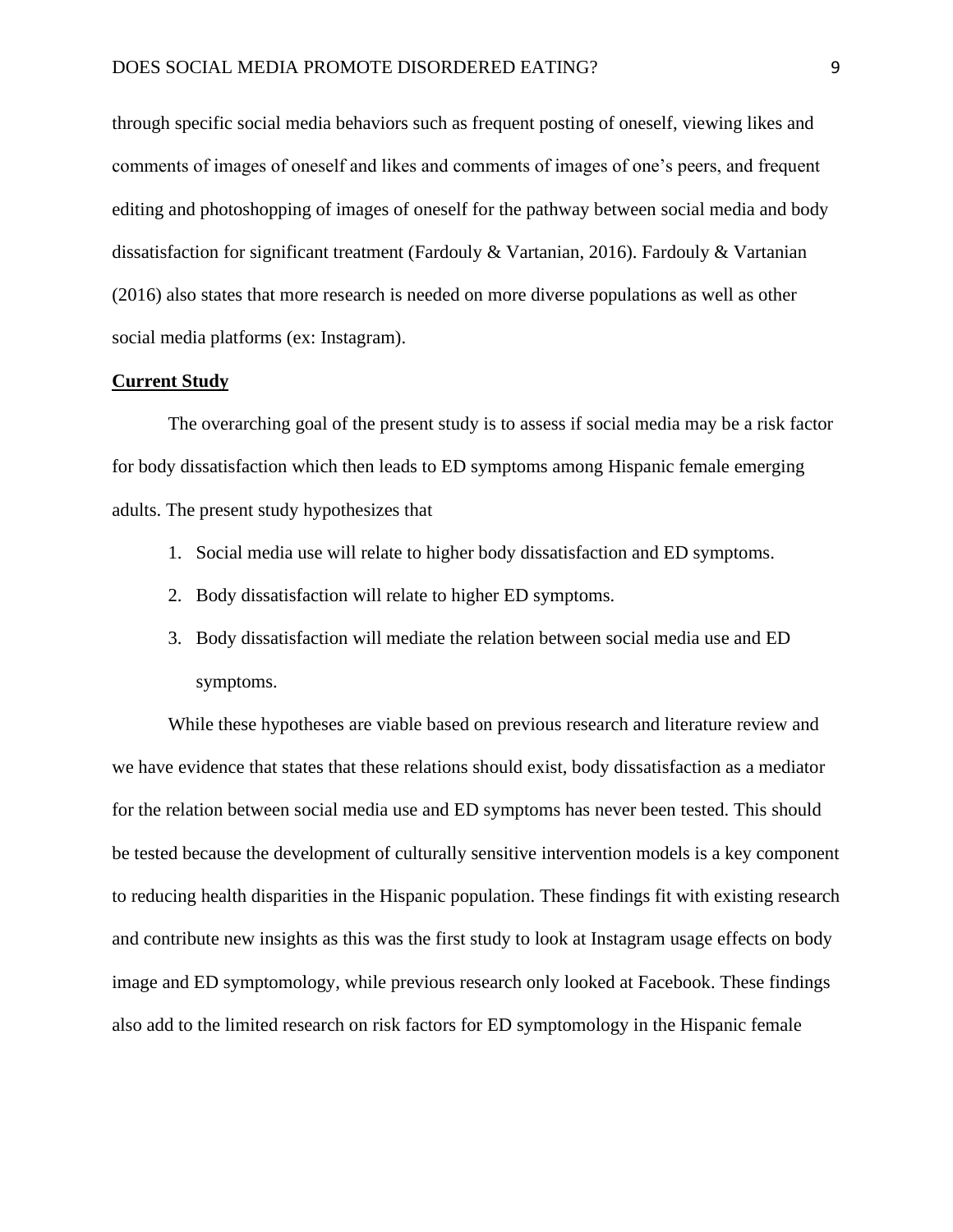population, as previous research on risk factors for ED symptomology primarily only focused on NH white women.

#### **Methods**

### **Participants and Procedure**

Out of the 508 participants who completed the initial screening survey, 300 were excluded for not meeting study criteria, as they were not Hispanic females, they did not use social media, or they were not a City College student. The remaining 208 participants were invited to complete the online study survey in exchange for study credit. However, an additional 11 participants failed to complete it, resulting in a final total of 197 participants. Participants were recruited in January 2021. The average participant was approximately 24 years old. The study was online and was approximately 45 minutes long. Questions were asked regarding eating behaviors, social media behaviors, and body image attitudes. This survey was approved by the Institutional Review Board at the City College of New York. All female, Hispanic City College of New York students age 18 and older were eligible for this study. Exclusion criteria included not being a City College of New York Student, not being a female, not being Hispanic, and being under the age of 18. The method of recruitment was through website posting. The study was posted on SONA through Qualtrics and available to the students of the Psychology Department at City College. Internet based informed consent was given and required to participate. Participants received one credit via SONA for completing the study, and SONA did not link their answers to the survey. Participants who withdrew from the study also received one credit. The survey did not gather identifiable data and was completely anonymous. The informed consent form and an explanation of confidentiality were given before the study began. Participants were recruited, consented, and completed research procedures online through SONA and Qualtrics.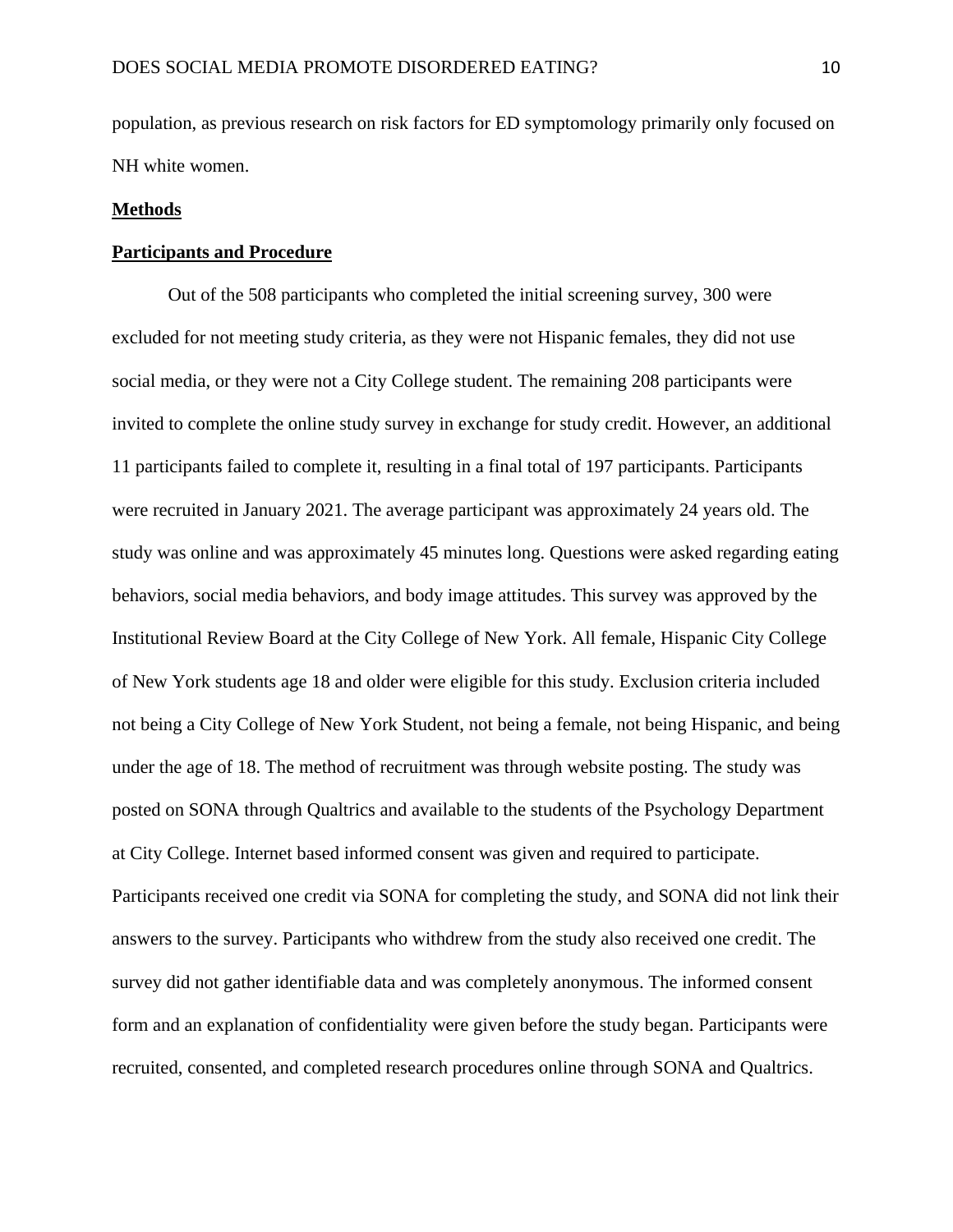This is a private location online on participants' own computer screen with no one else around. The participants were able to partake without feeling coerced to participate. The participants were made aware before starting that their participation is voluntary and not mandatory, that they do not have to take this study if they do not want to, and that they may leave at any point during the study if they do not wish to continue. Participants were made aware that if they do not want to participate at all or do not wish to continue with the study at any point that no consequence will be given and no information of their responses will be shared at any point.

### **Measures**

### *The Self-Report Photo Manipulation Scale* **(Mclean et al., 2015)**

Participants responded to 10 items from 1 (*never*) to 5 (*always*) to indicate the extent to which they manipulated or edited photos of themselves prior to posting. Example items were "Edit or use apps to smooth skin" and "make yourself look skinnier". Total scores, ranging from 10 to 50, were calculated from the sum of item responses and higher scores reflected more frequent photo manipulation. Internal consistency in the current study for our sample was 0.73.

### *Investment in Other's Selfies* **(Mclean et al., 2015)**

Participants responded to 3 items from 1 (*never*) to 7 (*always*) to assess investment and effort participants expend examining photos of others who share on social media and concerns they have about others' posts. Example items were "Do you examine the number of likes in another person's selfies or photos?" and "Do you examine who liked or commented on other's selfies or photos?" Total scores ranging from 3 to 21 were calculated from the sum of item responses and higher scores reflected more frequent investment in others' selfies or photos. Internal consistency in the current study for our sample was 0.77.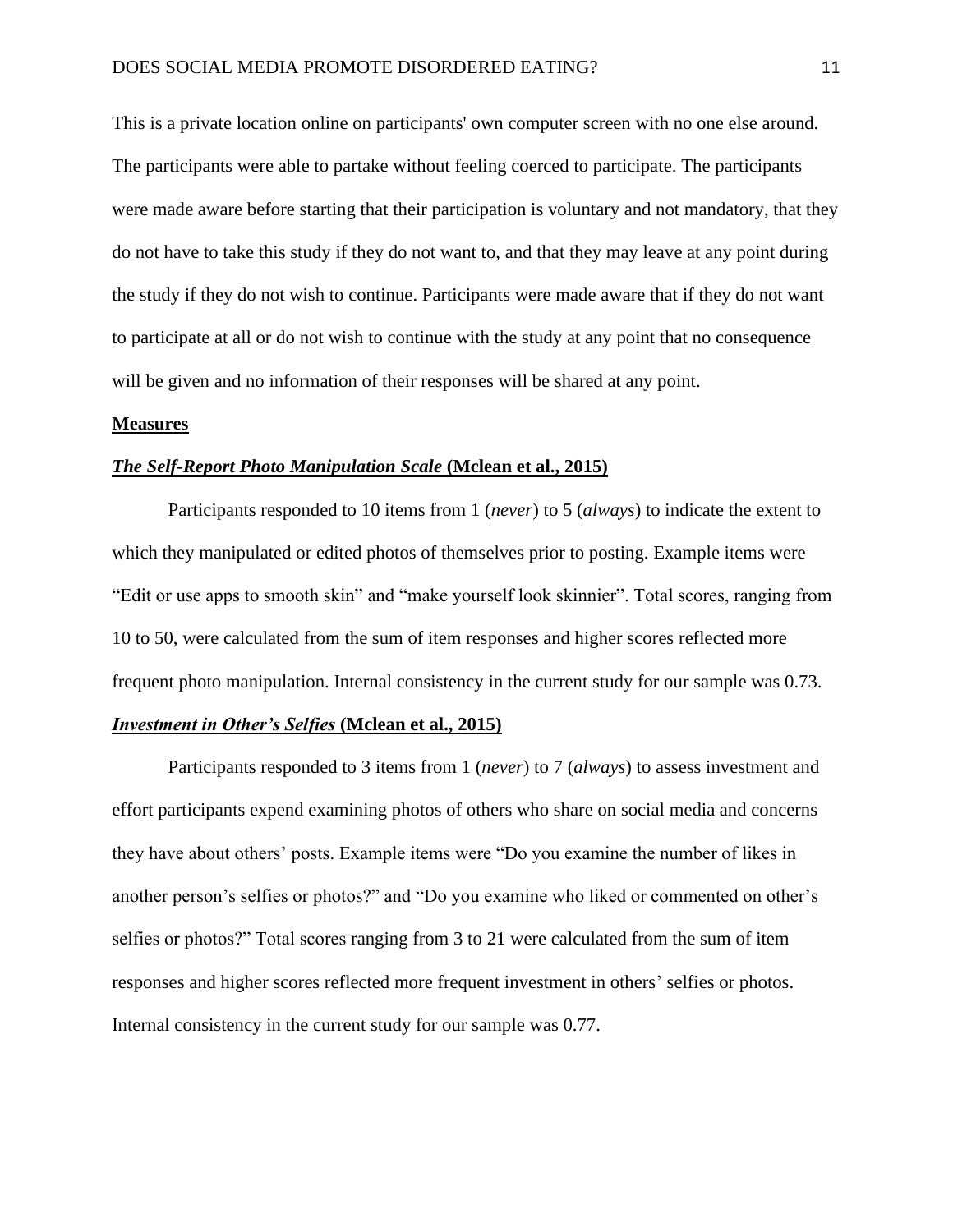# *Socio-Cultural Attitudes Towards Appearance Questionnaire (SATAQ-3)* **(Thompson et al., 2004)**

The SATAQ-3 is a 30-item measure scale measuring the multi-dimensional impact of sociocultural influences on body image. The scale consists of four factors assessing the degree to which various media are considered an important source of information about being attractive, feeling pressures by various media to strive for cultural ideals of beauty, endorsement and acceptance of media messages touting unrealistic ideals for female beauty and the striving towards these ideals, and the endorsement and acceptance of an athletic and toned body ideal. Items are rated on a five-point response scale ranging from definitely disagree (1) to definitely agree (5), with higher scores indicating greater media endorsement towards appearance. Example items were "I've felt pressure from TV or magazines to lose weight" and "I compare my appearance to the appearance of people in magazines". Total scores ranging from 30 to 150 were calculated from the sum of item responses. The SATAQ-3 is internally reliable, with Cronbach's alpha coefficients generally exceeding .80. Internal consistency in the current study for our sample was 0.71.

### *Eating Disorder Examination Questionnaire (EDE-Q)* **(Higgins et al., 2016)**

Participants were asked the number of times in the past 28 days they had vomited, taken laxatives or diuretics, and exercised in a hard, driven, or compulsive way as a means of controlling their shape or weight. Responses for all items were summed, representing the number of occasions participants engaged in any of these compensatory behaviors in the past four weeks. Participants were also asked the number of times in the past 28 days they ate "what other people would regard an unusually large amount of food" accompanied by a sense of "loss of control" reflecting binge eating. The EDE-Q provides subscale scores reflecting the severity of aspects of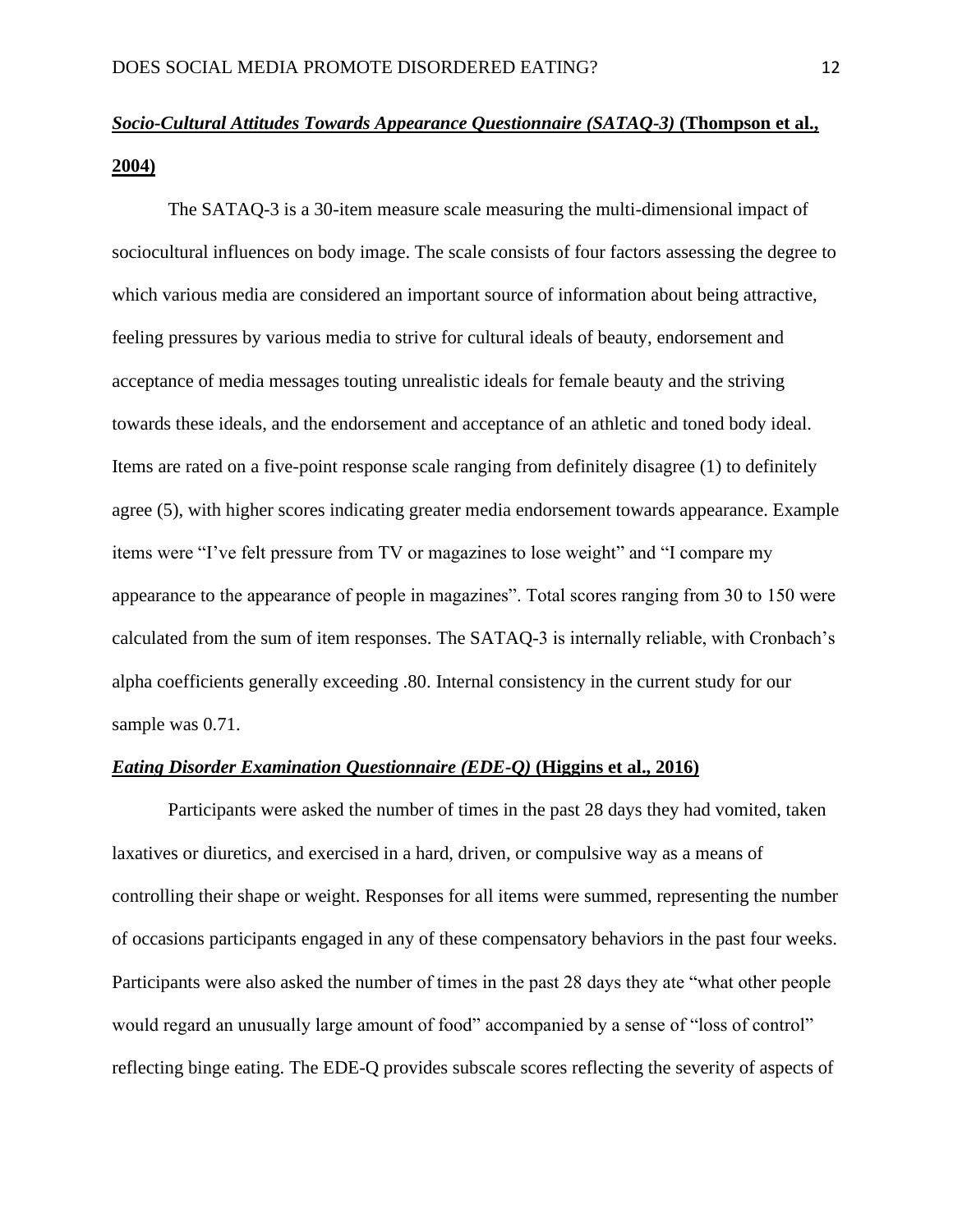the psychopathology of eating disorders. The subscales are Restraint, Eating Concern, Shape Concern, and Weight Concern. To obtain a particular subscale score, the ratings for the relevant items are added together and the sum is divided by the total number of items forming the subscale. The clinical cutoff for women is 2.8, which is considered to be of clinical significance. The EDE-Q has demonstrated acceptable internal consistency and test-retest reliability in Hispanic females (Higgins et al., 2016). Internal consistency in the current study for our sample was 0.78.

#### *SCOFF* **(Sanchez-Armass et al., 2017)**

The SCOFF contains five yes/no items assessing multiple aspects of disordered eating. A point is given for affirmative responses; a score of two or greater is generally considered a positive screen for ED. Example items were "Do you make yourself sick (induce vomiting) because you feel uncomfortably full?" and "Do you think you are too fat, even though others say you are too thin?". The SCOFF has been validated in several previous studies in different settings and with different populations of adolescents and young adults and showed good sensitivity and specificity. Internal consistency in the current study for our sample was 0.78.

### *Physical Appearance State and Trait Anxiety Scale-State (PASTAS)* (Gromel et al., 2000)

The Physical Appearance State and Trait Anxiety Scale (PASTAS) state version was developed to tap into the anxiety component of appearance concern. It assesses current body image anxiety. It contains 16 items for participants to rate current anxiety on a scale of 0 (not at all anxious) to 4 (exceptionally anxious) about their body. Example items include "Right now, I feel anxious, tense, or nervous about the extent to which I look overweight" and "Right now, I feel anxious, tense, or nervous about my muscle tone". The internal consistency for the State version is 0.82-0.92 and the test-retest reliability is .87. The internal consistency in the current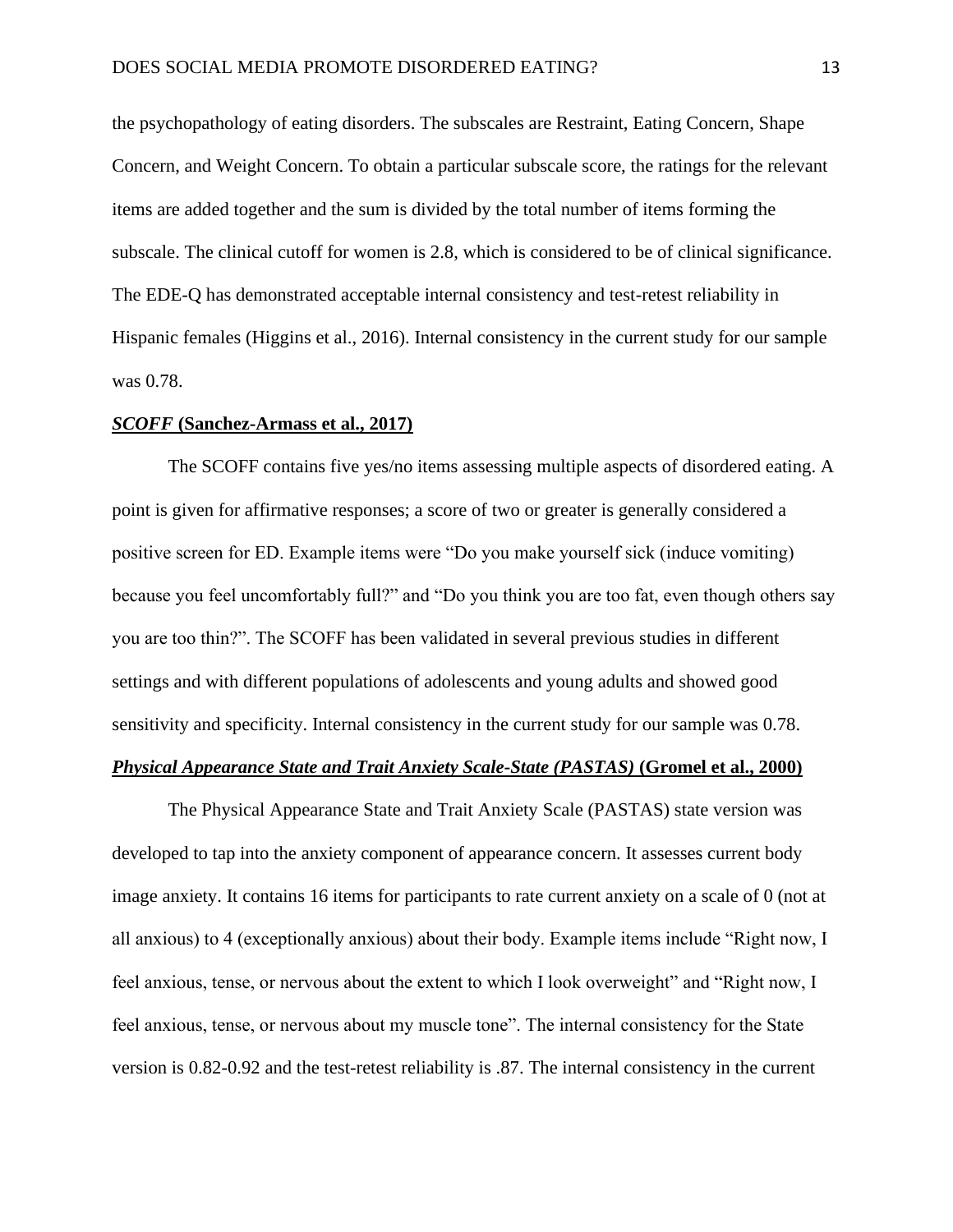study for our sample was 0.83. To investigate if social media usage (SM usage) relates to eating disorder symptomology (ED symptomology) through body dissatisfaction (BD), we measured SM usage using the 10-item Self Report Photo Manipulation Scale developed by Mclean et al. (2015), the 3-item Investment in Others Selfies developed by Mclean et al. (2015), and the 30 item Socio-Cultural Attitudes Towards Appearance Questionnaire (SATAQ-3) developed by Thompson et al. (2004). These questionnaires measured the extent to which participants use social media, manipulate or edit photos of themselves prior to posting on social media, the extent to which participants examine photos and posts of others who share on social media, and the extent to which various media outlets are considered an important source of information about being attractive, feeling pressured by various media to strive for cultural ideas of beauty, and endorsement and acceptance of media messages towards unrealistic ideals for female beauty. For each participant, we calculated total scores of each questionnaire and added those scores together to get an SM usage score total with a minimum score of 46 and a maximum score of 240, with lower scores indicating low SM usage and higher scores indicating higher SM usage. The mean SM usage score was 136.70 with a standard deviation of 30.86.

We measured ED symptomology using the 28-item EDE-Q and the 5-item SCOFF questionnaires. These questionnaires measure the number of times participants in the past 28 days had vomited, taken laxatives or diuretics, and exercised in a compulsive way as means of controlling shape or weight, as well as examining multiple aspects of disordered eating. For each participant, we calculated total scores of both questionnaires and added those scores together to get an ED symptomology score total with a minimum score of 0 and a maximum score of 132, with lower scores indicating none- low ED symptomology and higher scores indicating high ED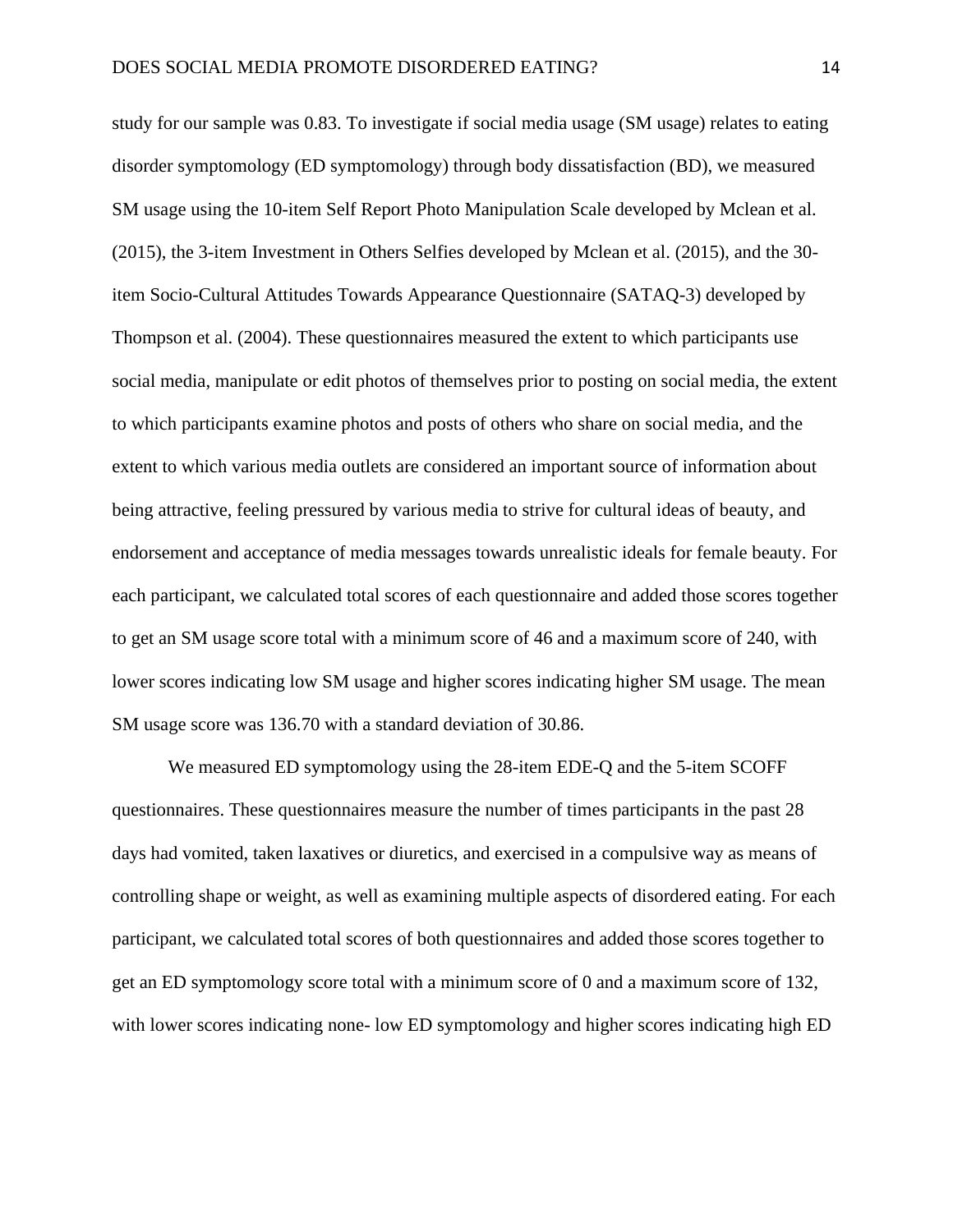symptomology. The mean ED symptomology score was 69.59 with a standard deviation of 46.39.

We measured the mediator of BD using the 16-item PASTAS questionnaire developed by Gromel et al. (2000) which examined participants' current body image anxiety. For each participant, we calculated total scores to get a BD score total with a minimum score of 0 and a maximum score of 64, with lower scores indicating none-low BD and higher scores indicating higher BD.

### **Data Analysis**

To investigate if SM usage relates to ED symptomology through BD, a simple mediation analysis was performed using model 4 PROCESS in Python (Preacher & Hayes, 2004). The outcome variable for analysis was ED symptomology. The predictor variable for the analysis was SM usage. The mediator variable evaluated for the analysis was BD.

### **Results**

Table 1 presents indirect and total effects for all numerical measures. As shown, SM usage related to higher BD and ED symptomology. SM effect on BD estimate is 0.1448. The direct effect of SM on ED symptomology is 0.6030. The relation between SM and BD is positive and significant, and the relation between SM and ED symptomology is positive and significant.

As shown, results showed that BD related to higher ED symptoms. BD effect on ED symptomology holding constant SM usage estimate is 1.7082. Therefore, the relation between BD and ED symptomology holding constant SM is positive and significant.

As shown, BD mediated the relation between SM usage and ED symptomology. For mediation to occur, the indirect effect of SM usage on ED symptomology through BD should be significant, which according to the output, it is (0.24 with a 95% confidence interval of (.15, .36).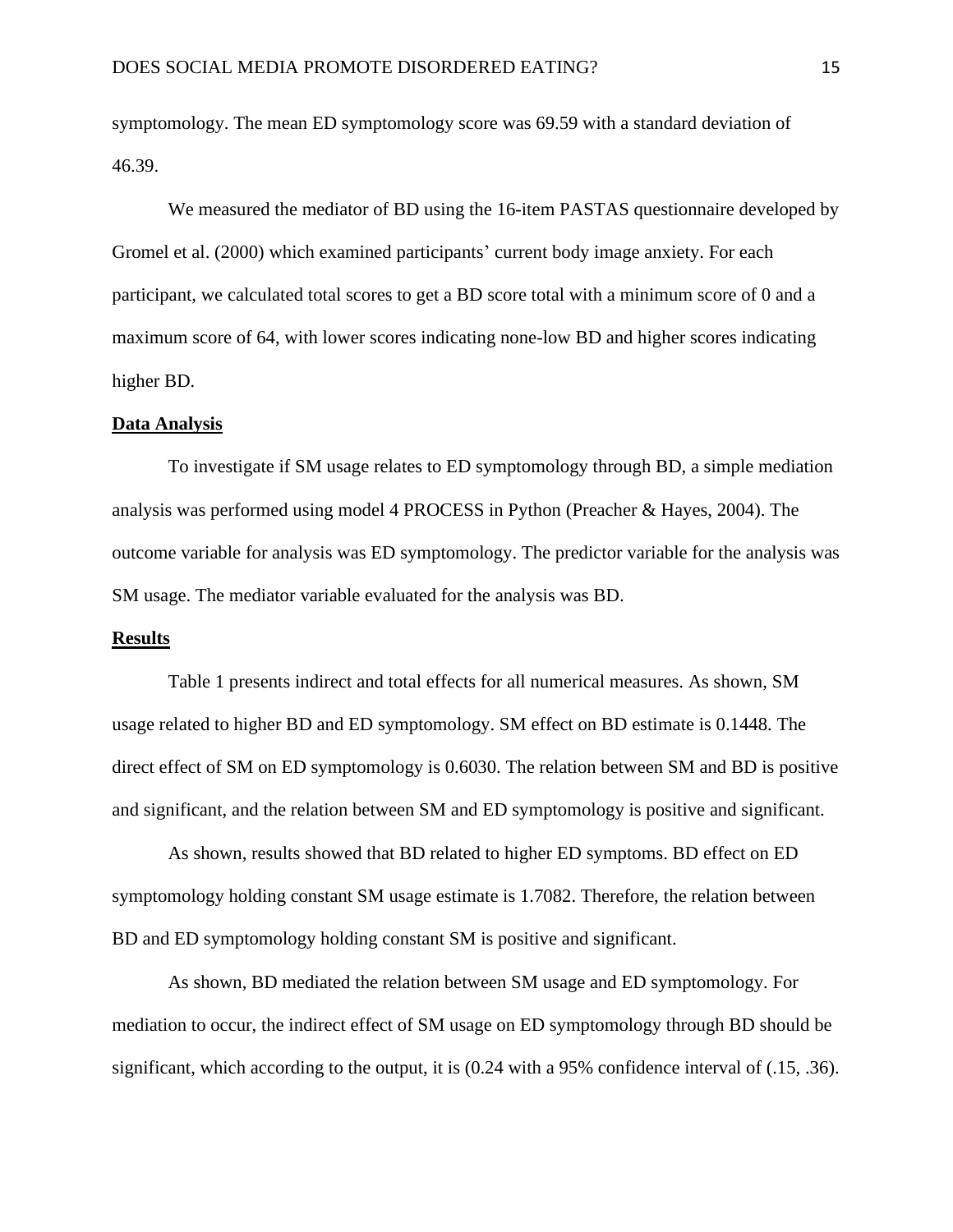All relations are strong and stable. Consistent with the primary hypothesis, the mediation analysis for SM and BD is positive and significant. The direct effect is .60 with a p-value <.001. Specifically, BD mediated 29% of the total effect of SM on ED symptomology.

### **Table 1**

|           |                                    |          |           | 95% C.I. |        |        |
|-----------|------------------------------------|----------|-----------|----------|--------|--------|
|           |                                    |          |           |          |        |        |
| Type      | Effect                             | Effect   | <b>SE</b> | Lower    | Upper  | p      |
|           |                                    | Estimate |           |          |        |        |
| Indirect  | $SM \rightarrow BD \rightarrow ED$ | 0.2473   | 0.0520    | 0.1526   | 0.3575 | 0.0000 |
| Component | $SM \rightarrow BD$                | 0.1448   | 0.0271    | 0.0916   | 0.1980 | 0.0000 |
| Component | $BD \rightarrow ED$                | 1.7082   | 0.2044    | 1.3075   | 2.1089 | 0.0000 |
| Direct    | $SM \rightarrow ED$                | 0.6030   | 0.0828    | 0.4408   | 0.7652 | 0.0000 |
| Total     | $SM \rightarrow ED$                | 0.8503   |           |          |        |        |

Figure 1 presents the results from mediational analyses (i.e. total, direct, and indirect effects of BD) for SM usage and ED symptomology. As shown, BD partially mediated the relations between SM usage and ED symptomology. Specifically, BD mediated 29% of the total effects of SM usage on ED symptomology. High SM usage is positively related to increased ED symptomology through increased BD. The relation between SM and BD symptomology is positive and significant. The indirect effect on SM usage on ED symptomology was found to be statistically significant [effect  $=$  24, 95% C.I. (.15, .36), p<.05].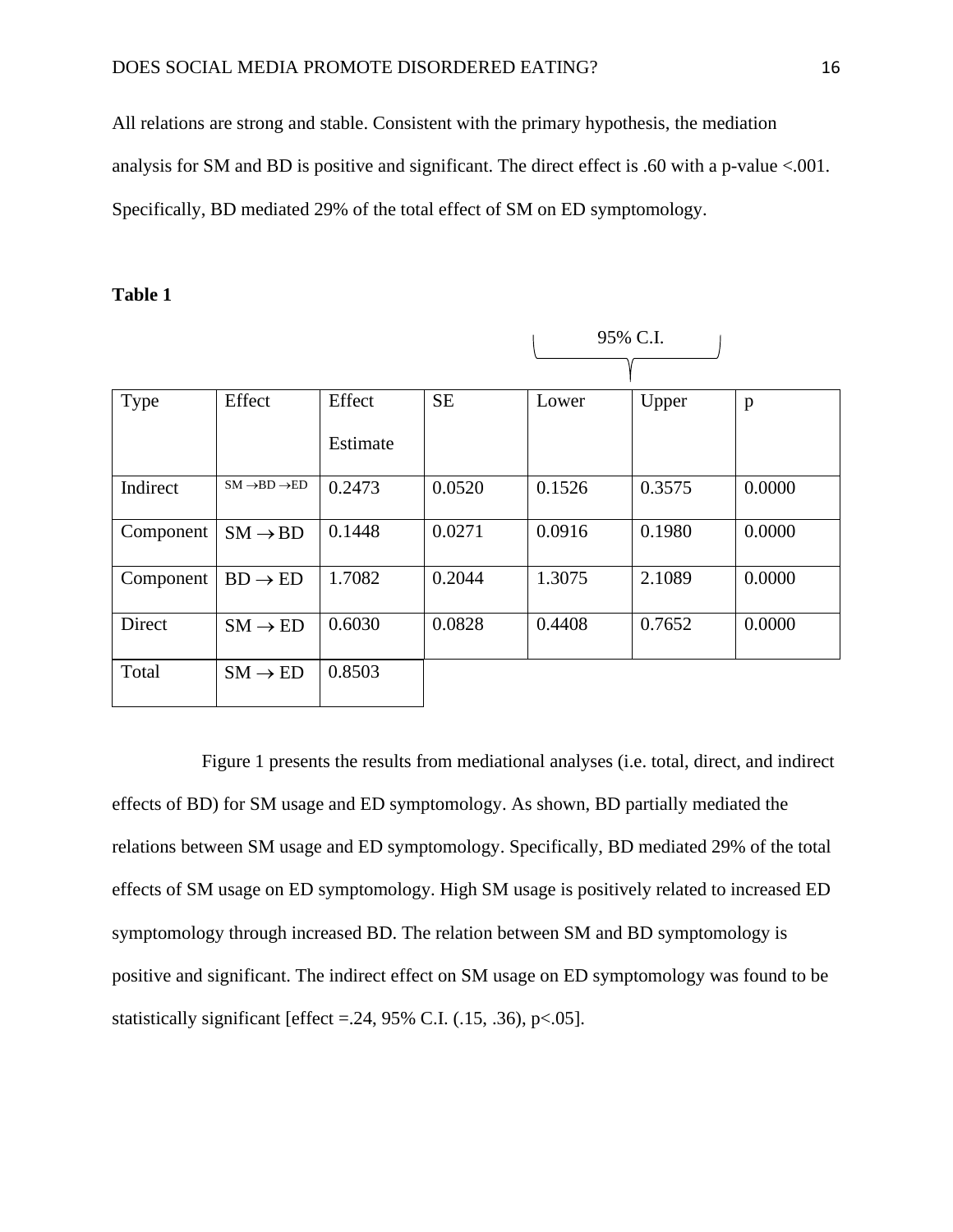



*Figure 1: Regression coefficients for the relationship between SM usage and ED symptomology mediated by BD. Indirect effects were obtained via 5000 bootstrapped replications. Models controlled for age of respondents. The indirect effect and 95% confidence interval for BD was .24 (.15, .36). The proportion of the total effect of SM usage mediated by BD was .2908.*

Table 2 presents the proportions of respondents in each level of ED severity according to the cutoffs for both the EDE-Q subscales and total and the SCOFF measures. The EDE-Q subscales and total has a clinical cutoff for women of 2.8. The SCOFF has a clinical cutoff of 2.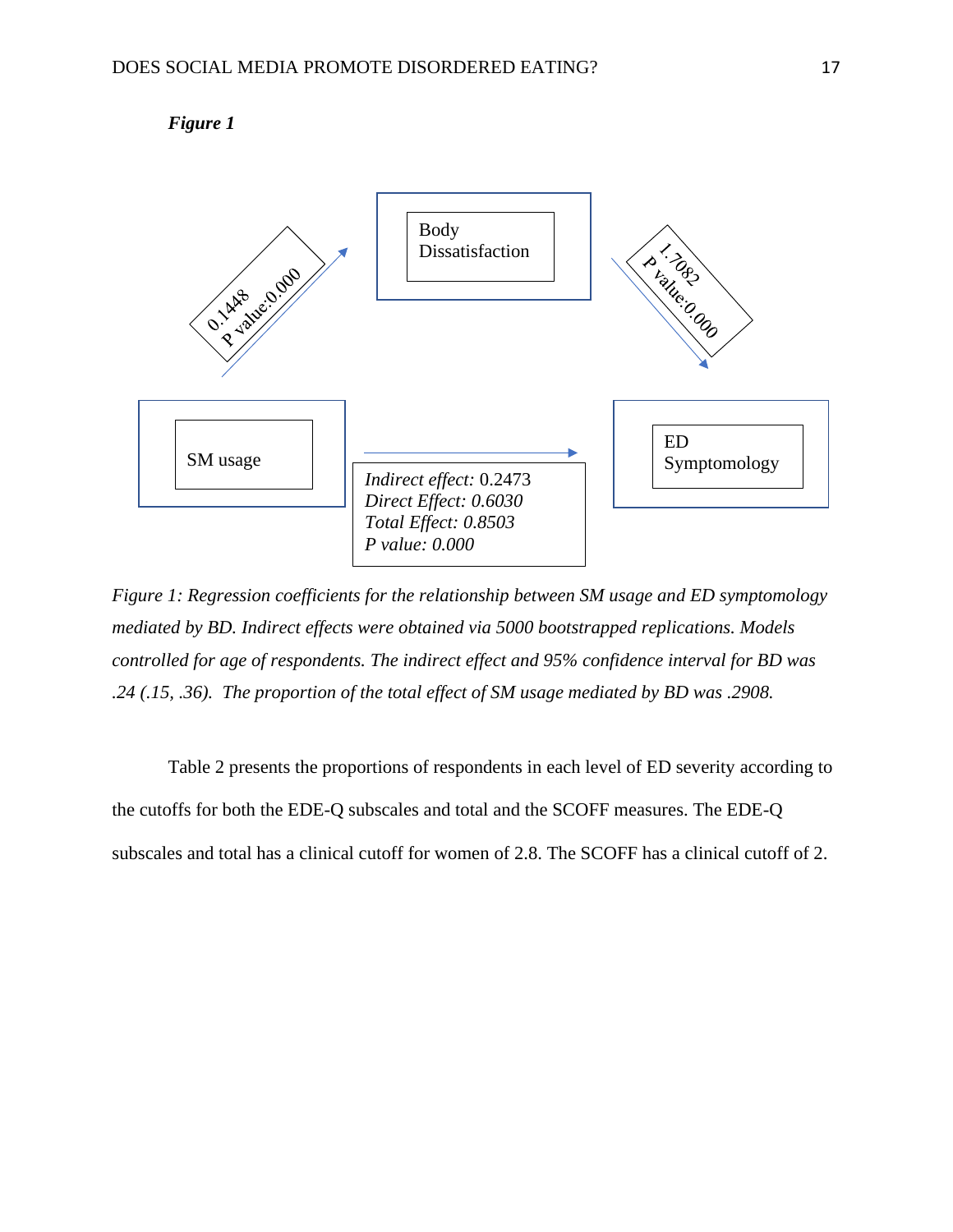

### **Table 2:**

*Table 2: For EDE-Q subscales and total: number of respondents who scored equal to or greater than 2.8. The clinical cutoff for women is 2.8, which is considered to be of clinical significance. For SCOFF: number of respondents who scored equal to or greater than 2. The clinical cutoff is 2, which a score of 2 or greater is considered to be of clinical significance. All scores are out of 197.* 

### **Discussion**

These results build on the existing evidence of previous research that that higher social media usage may be associated with higher BD and disordered eating for Hispanic women (Quick & Byrd, 2014) and that many Hispanic women in the U.S. may seek to be thinner despite the belief that Hispanic cultures are more accepting of curvier female types (Opera & Santos, 2019). The present data contributes to a clear understanding that U.S. students who are acculturated to the Western lifestyle may strive to meet the Western white and thin ideal through comparison of oneself versus mainstream media images, as shown in Quick and Byrd (2014) previous research. Quick & Byrd (2014) suggested that social media is a risk factor for BD through the promotion of the importance of meeting a mainstream white and thin ideal and the present results builds on this. Schooler & Daniels (2014) previous longitudinal study showed Hispanic middle and high school girls who watched mainstream sitcom TV were associated with lower body satisfaction. In the present study, we see this existing evidence supported in social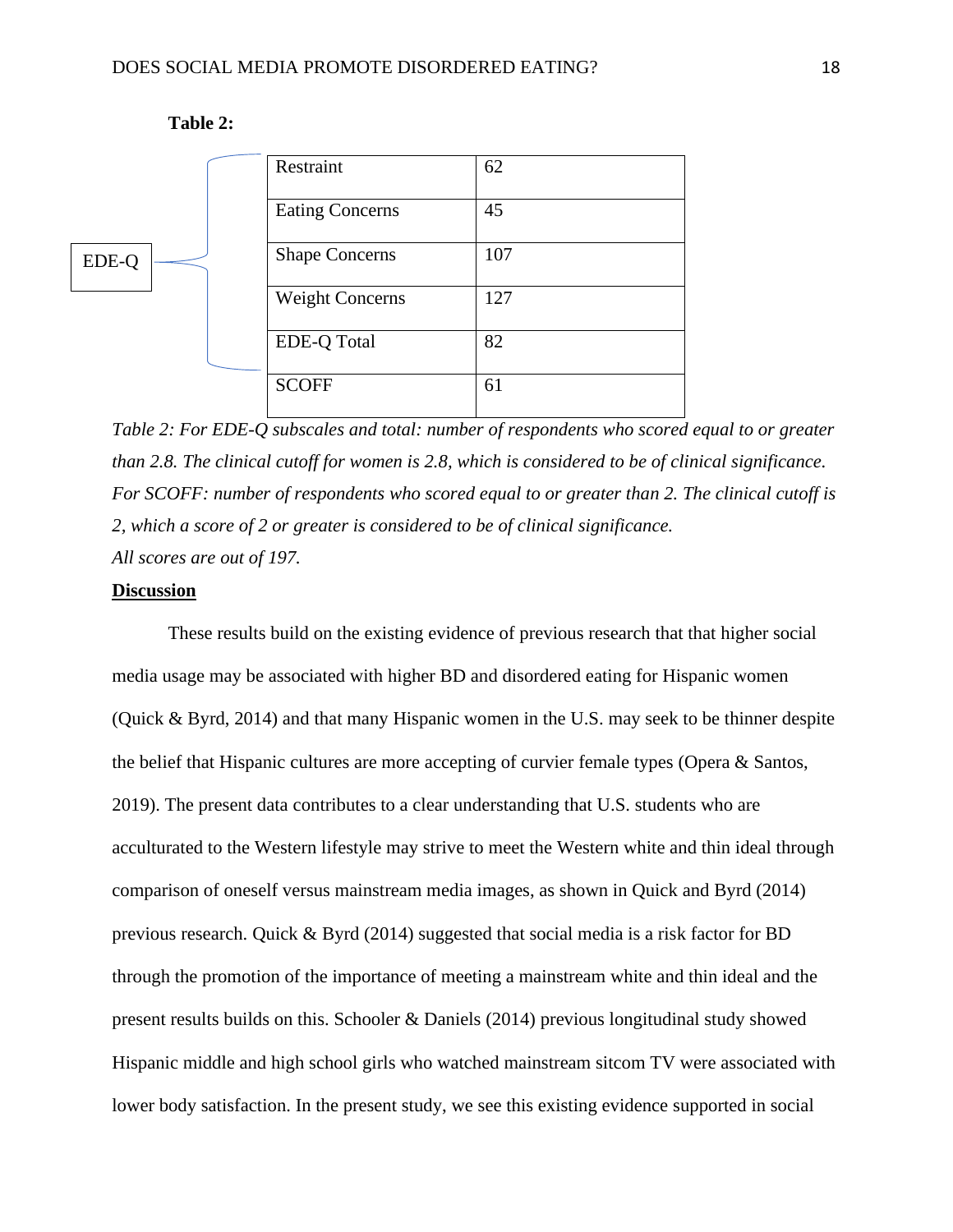media usage relating to body dissatisfaction in Hispanic female college students. Lonergan et al. (2020) found that posting frequent pictures of oneself on social media worsened women's body image, perception of fatness, and body satisfaction is in line with our proven hypothesis that high SM usage will relate to High ED symptomology through the mediating effect of BD. It was important to test this hypothesis because the development of culturally sensitive intervention models is a key component to reducing health disparities in the Hispanic population. Culturally sensitive intervention models emphasize the understanding of participants/clients' backgrounds, ethnicity, and belief system. For Hispanic young adults, the persistence of health disparities requires the adoption of a more culturally sensitive approach to illness prevention and behavioral intervention. Components for culturally sensitive intervention models for Hispanic young adults should include individual and interpersonal health behaviors, cultural constructs and values, acculturation, bilingual and bicultural contents, and acknowledgment of economic, social, and environmental differences and barriers.

It is possible that the model of social media as a risk factor for BD and ED symptomology can operate in different directions. For example, individuals with EDs may seek to use social media to confirm that their behaviors are acceptable. Additionally, people with higher body dissatisfaction may seek to use social media to guide their behaviors. High ED symptomology and/or higher body dissatisfaction may cause higher social media usage to view these sites promoting a thin ideal. Social media is an integrated part of modern-day life, especially amongst the developmental period of the present study's sample. Social media has fundamentally changed how adolescents and young adults develop. Most people of this age group want to be accepted by their peers, so they may attach more importance to their physical appearance as a way to gain approval by others, comparing themselves to others on social media,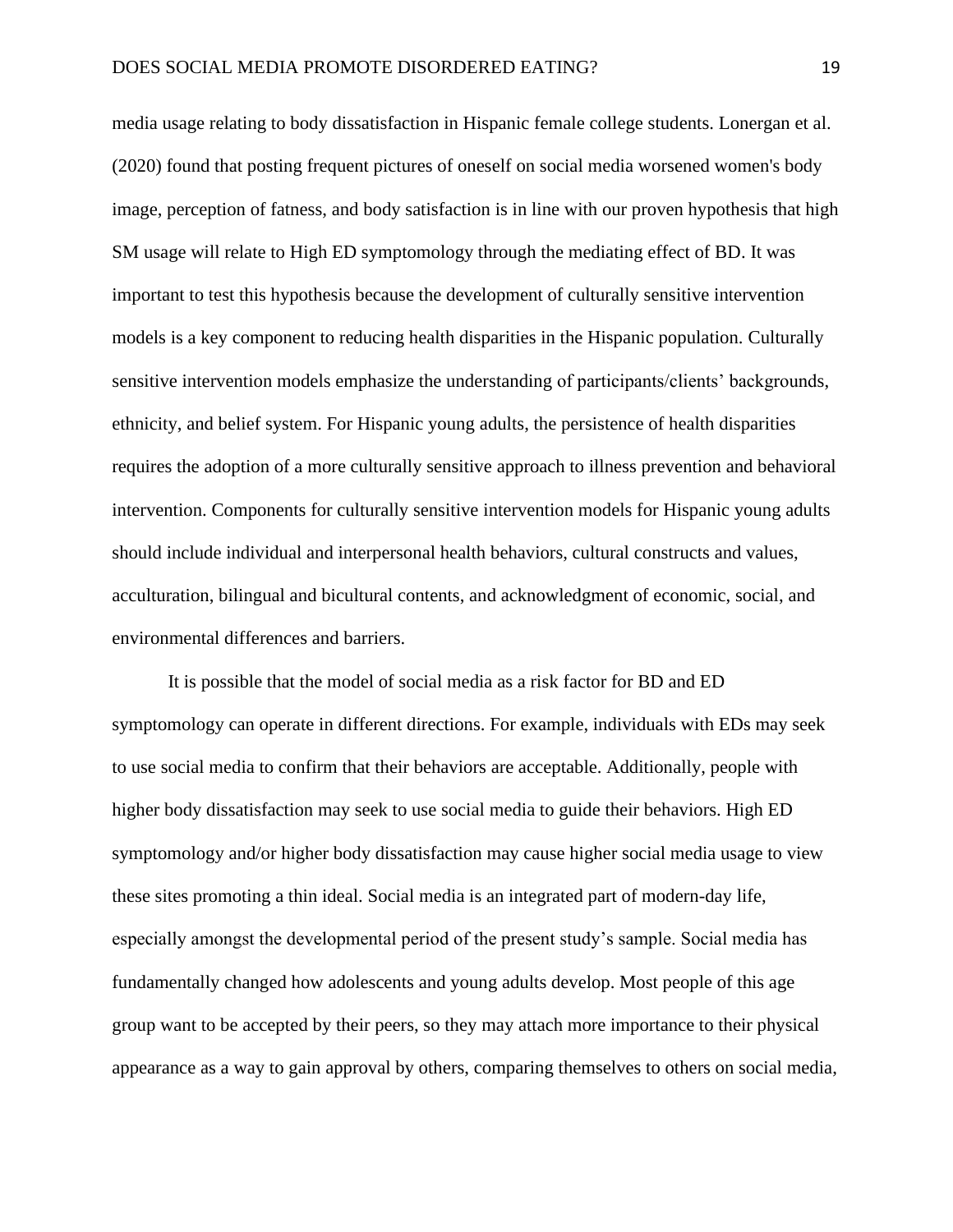which in turn may relate to body dissatisfaction and ED symptomology (Quick & Byrd, 2014). Young people may be influenced daily by the pressure of social media to look a certain way, and if not careful, these thoughts may have a serious impact on their mental and physical health. Many adolescents and young people cannot discriminate between what they see on social media and what is real (Quick & Byrd, 2014). The argument developed in the current study sets the scope to inform social media platforms to help mitigate these pathways and try to undo the damage by promoting health-promoting behaviors via social media. For example, the algorithms on social media sites could be used to promote evidence-based individuals, businesses, and accurate public health information regarding the prevention of body dissatisfaction and ED symptomology. Social media sites could strengthen the presence of positive support sources and also improve their methods of content moderation. There is potential for social media platforms to offer appropriate support and advice, and/or identify users who could benefit from guidance toward help sources. Additionally, social media platforms can push for media literacy to help young people understand and evaluate mass media and advertising content more critically.

The reliability of this data was limited to a specific group of people as we only had college students for participants, which limits this study's generalizability. Furthermore, there could have been potential confounding variables that we were unable to control, such as mood. If participants took the survey when they were in a bad mood (feeling sad, feeling insecure that day) they could have overestimated how much they use social media and manipulated their pictures and answered in a more negative way regarding how they view their body image. In contrast, if they took it while they were in a good mood (feeling happy, feeling confident) they could have underestimated how much they use social media and answered in a more positive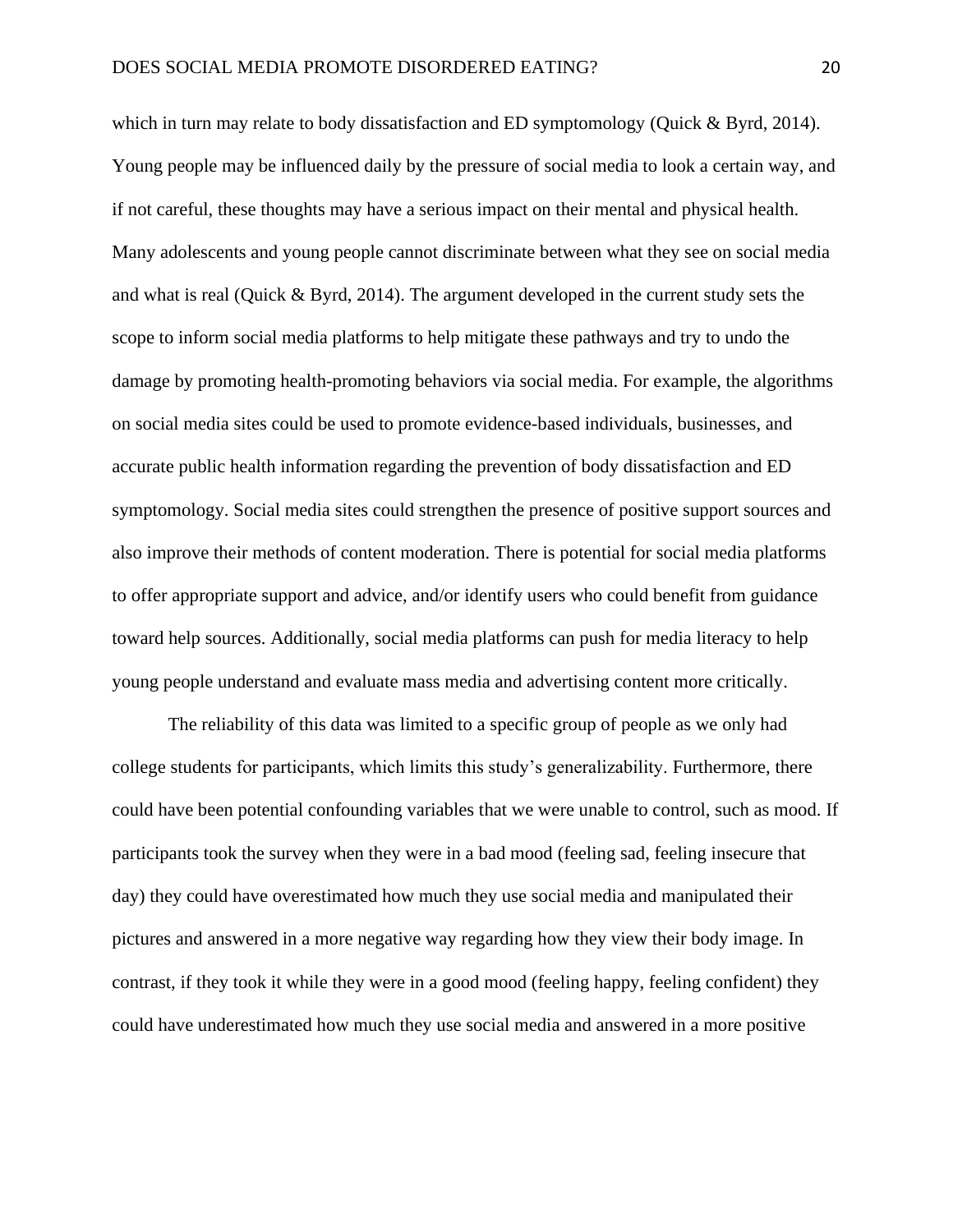way regarding how they view their body image. The present results are nonetheless valid for the purpose of investigating if social media usage relates to ED symptomology through BD.

Future studies should consider the impact of usage of newer, image-based social media platforms (Instagram, TikTok, VSCO) and its impact on body image and ED symptomology. Facebook was the only social media platform that had been the focus of previous research on social media and body image. The present study is the first study to look at Instagram usage and its impact on body image and ED symptomology. Future research should continue to look at Instagram, VSCO, and TikToks impact on body image and ED symptomology because these are the social media platforms the adolescent and emerging adult population are moving toward, while Facebook is becoming outdated. Future research is also needed with more diverse samples such as Hispanics, African Americans, and Asians/Pacific Islanders in order to provide a clearer picture of the effect social media has on diverse users' body image and ED symptomology. Previous research on risk factors for ED symptomology still focuses only on NH white women (Opara & Santos, 2019). It is important to research risk factors for ED symptomology on diverse samples because the development of culturally sensitive intervention models is a key component to reducing health disparities in diverse populations.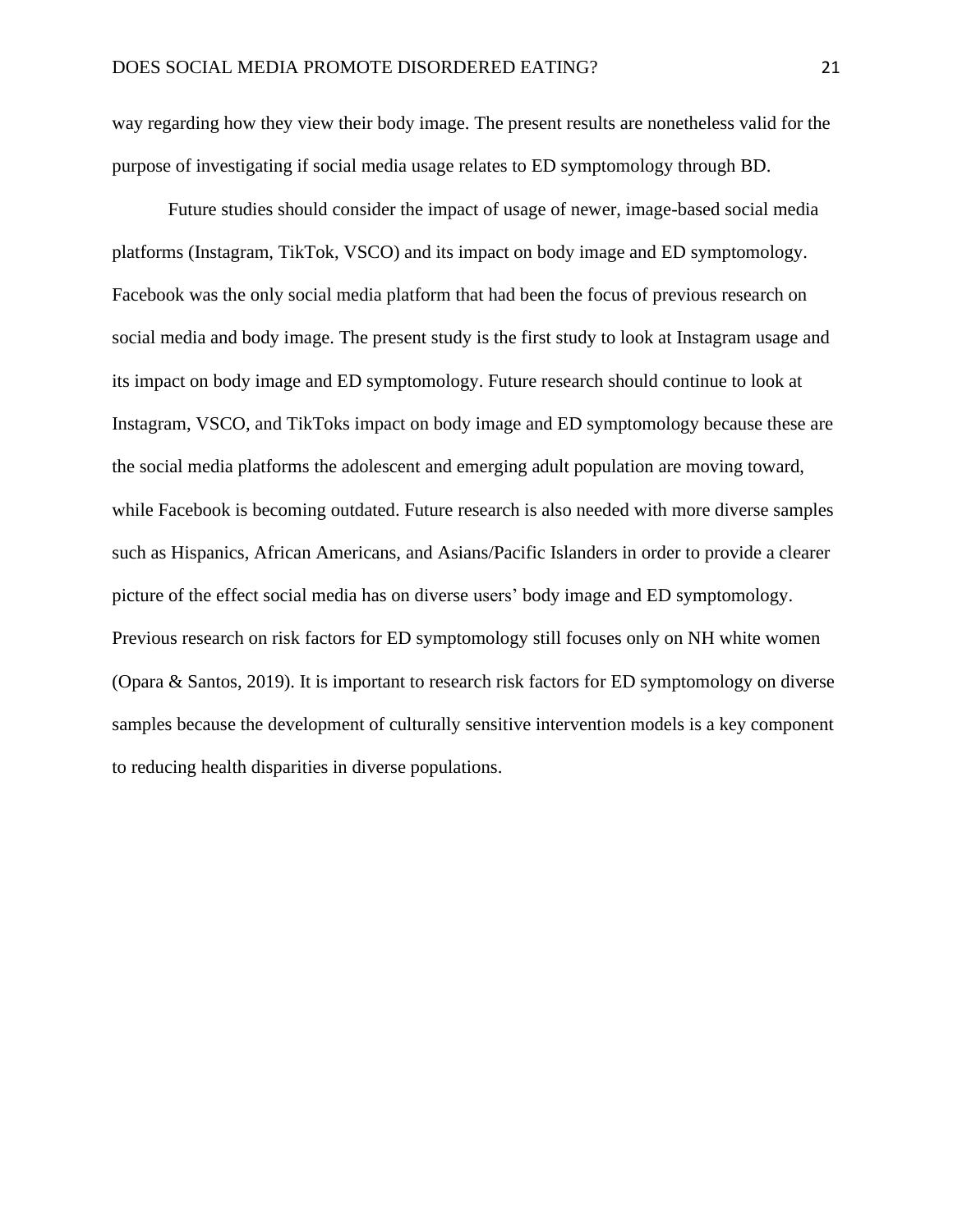### References

- Alegria, M., Woo, M., Cao, Z., Torres, M., Meng, X., & Striegel-Moore, R. (2007). Prevalence and correlates of eating disorders in latinos in the united states. *The International Journal of Eating Disorders, 40 Suppl*, S15-S21. doi:10.1002/eat.20406
- Erickson, S. J., & Gerstle, M. (2007). Investigation of ethnic differences in body image between hispanic/biethnic-hispanic and non-hispanic white preadolescent girls. *Body Image; Body Image, 4*(1), 69-78. doi:10.1016/j.bodyim.2006.11.003
- Fardouly, J., & Vartanian, L. R. (2016). Social media and body image concerns: Current research and future directions. *Current Opinion in Psychology, 9*, 1-5. doi:10.1016/j.copsyc.2015.09.005
- Gromel, K., Sargent, R. G., Watkins, J. A., Shoob, H. D., DiGioacchino, R. F., & Malin, A. S. (2000). Measurements of body image in clinical weight loss participants with and without binge-eating traits. *Eating Behaviors : An International Journal; Eat Behav, 1*(2), 191-202. doi:10.1016/S1471-0153(00)00018-0
- Guarda, A. (2021). What are eating disorders? Retrieved from [https://www.psychiatry.org/patients-families/eating-disorders/what-are-eating](https://www.psychiatry.org/patients-families/eating-disorders/what-are-eating-disorders)[disorders](https://www.psychiatry.org/patients-families/eating-disorders/what-are-eating-disorders)
- Higgins, M. K., Bulik, C. M., & Bardone-Cone, A. (2016). Factors associated with selfidentification of an eating disorder history among latinas meeting criteria for past or current eating disorders: Latinas and eating disorder identification. *The International Journal of Eating Disorders, 49*(11), 1032-1035. doi:10.1002/eat.22583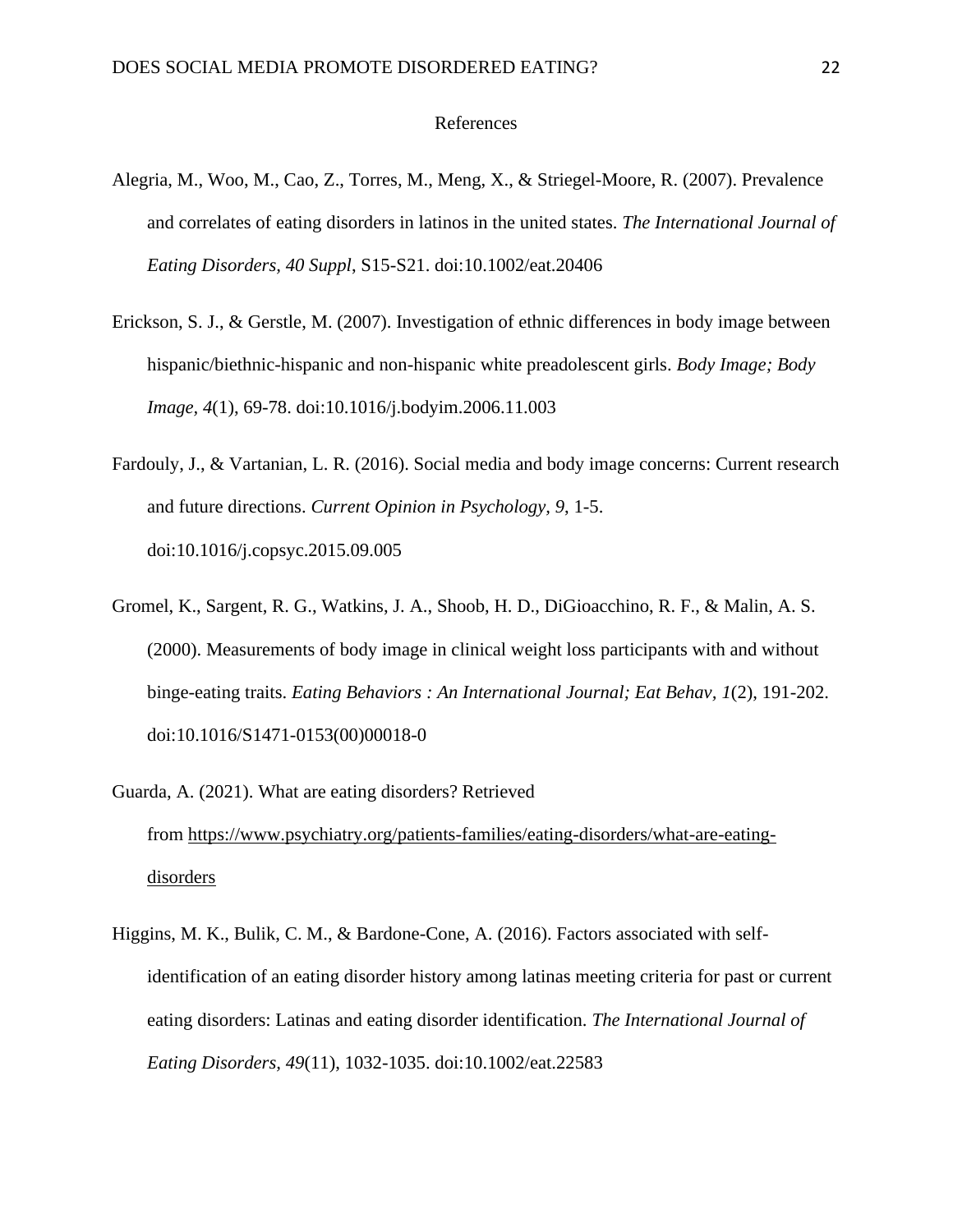- Kia‐Keating, M., Santacrose, D., & Liu, S. (2017). Photography and social media use in Community‐Based participatory research with youth: Ethical considerations. *American Journal of Community Psychology; Am J Community Psychol, 60*(3-4), 375-384. doi:10.1002/ajcp.12189
- Li, C., & Tsai, W. S. (2015). Social media usage and acculturation: A test with hispanics in the U.S. *Computers in Human Behavior, 45*, 204-212. doi:10.1016/j.chb.2014.12.018
- Lonergan, A. R., Bussey, K., Fardouly, J., Griffiths, S., Murray, S. B., Hay, P., . . . Mitchison, D. (2020). Protect me from my selfie: Examining the association between photo‐based social media behaviors and self‐reported eating disorders in adolescence. *The International Journal of Eating Disorders; Int J Eat Disord, 53*(5), 485-496. doi:10.1002/eat.23256
- McLean, S. A., Paxton, S. J., Wertheim, E. H., & Masters, J. (2015). Photoshopping the selfie: Self photo editing and photo investment are associated with body dissatisfaction in adolescent girls: Photoshopping of the selfie. *The International Journal of Eating Disorders, 48*(8), 1132-1140. doi:10.1002/eat.22449
- O'Brien, K.,M., Whelan, D. R., Sandler, D. P., Hall, J. E., & Weinberg, C. R. (2017). Predictors and long-term health outcomes of eating disorders. *PloS One; PLoS One, 12*(7), e0181104. doi:10.1371/journal.pone.0181104
- Opara, I., & Santos, N. (2019). A conceptual framework exploring social media, eating disorders, and body dissatisfaction among latina adolescents. *Hispanic Journal of Behavioral Sciences, 41*(3), 363-377. doi:10.1177/0739986319860844 [doi]
- Patmore, J., Meddaoui, B., & Feldman, H. (2019). Cultural considerations for treating hispanic patients with eating disorders: A case study illustrating the effectiveness of CBT in reducing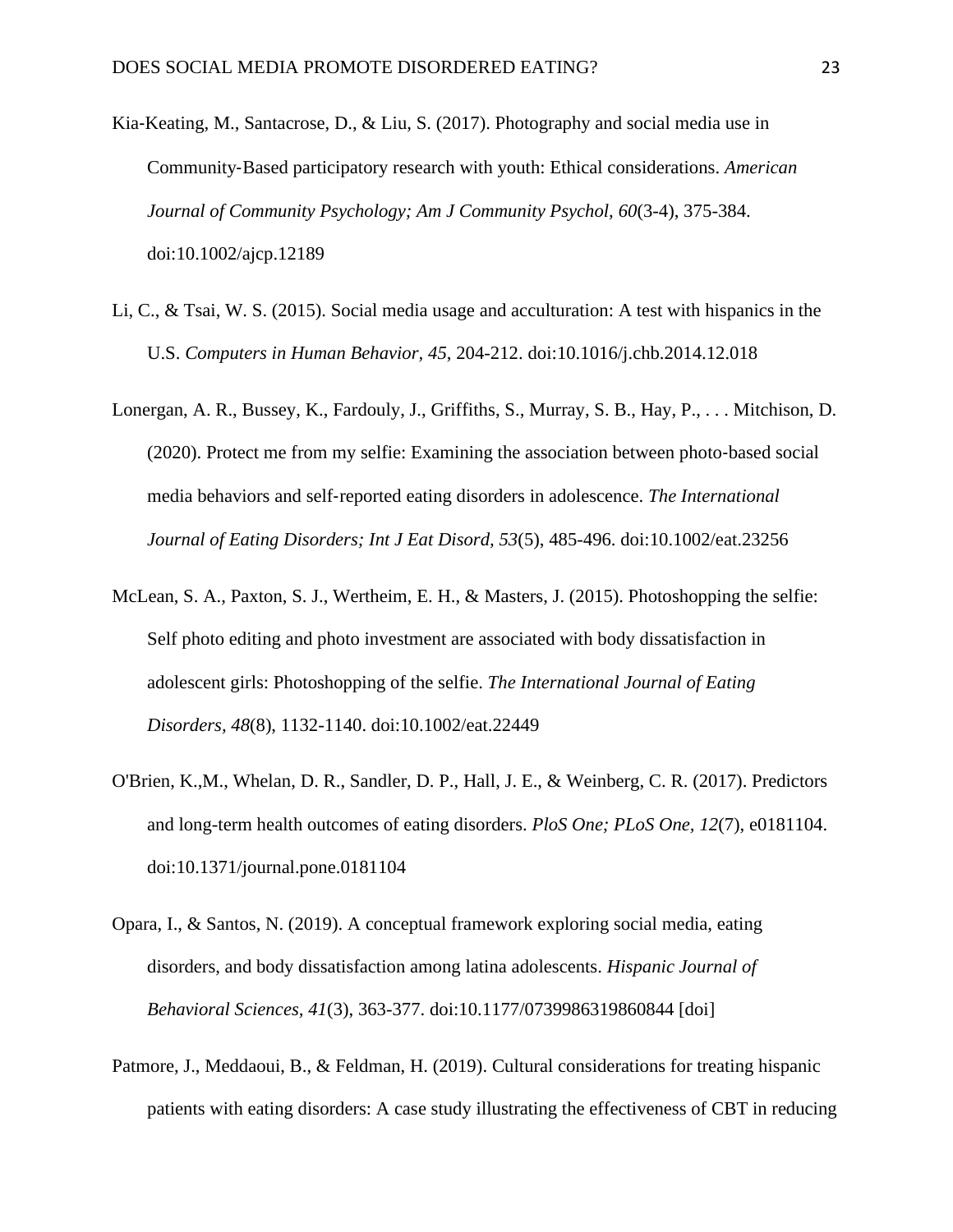bulimia nervosa symptoms in a latina patient. *Journal of Clinical Psychology; J Clin Psychol, 75*(11), 2006-2021. doi:10.1002/jclp.22860

- Peres, V., Corcos, M., Robin, M., & Pham-Scottez, A. (2018). Emotional intelligence, empathy and alexithymia in anorexia nervosa during adolescence. *Eating and Weight Disorders; Eat Weight Disord, 25*(1), 1-8. doi:10.1007/s40519-018-0482-5
- Petrides, K. V., Pita, R., & Kokkinaki, F. (2007). The location of trait emotional intelligence in personality factor space. *The British Journal of Psychology, 98*(2), 273-289. doi:10.1348/000712606X120618
- Quick, V. M., & Byrd-Bredbenner, C. (2014). Disordered eating, socio-cultural media influencers, body image, and psychological factors among a racially/ethnically diverse population of college women. *Eating Behaviors : An International Journal; Eat Behav, 15*(1), 37-41. doi:10.1016/j.eatbeh.2013.10.005
- Reyes-Rodríguez, M. L., Ramírez, J., Davis, K., Patrice, K., & Bulik, C. M. (2013). Exploring barriers and facilitators in eating disorders treatment among latinas in the united states. *Journal of Latina/O Psychology; J Lat Psychol, 1*(2), 112-131. doi:10.1037/a0032318
- Sanchez-Armass, O., Raffaelli, M., Andrade, F. C. D., Wiley, A. R., Noyola, A. N. M., Arguelles, A. C., & Aradillas-Garcia, C. (2017). Validation of the SCOFF questionnaire for screening of eating disorders among mexican university students. *Eating and Weight Disorders; Eat Weight Disord, 22*(1), 153-160. doi:10.1007/s40519-016-0259-7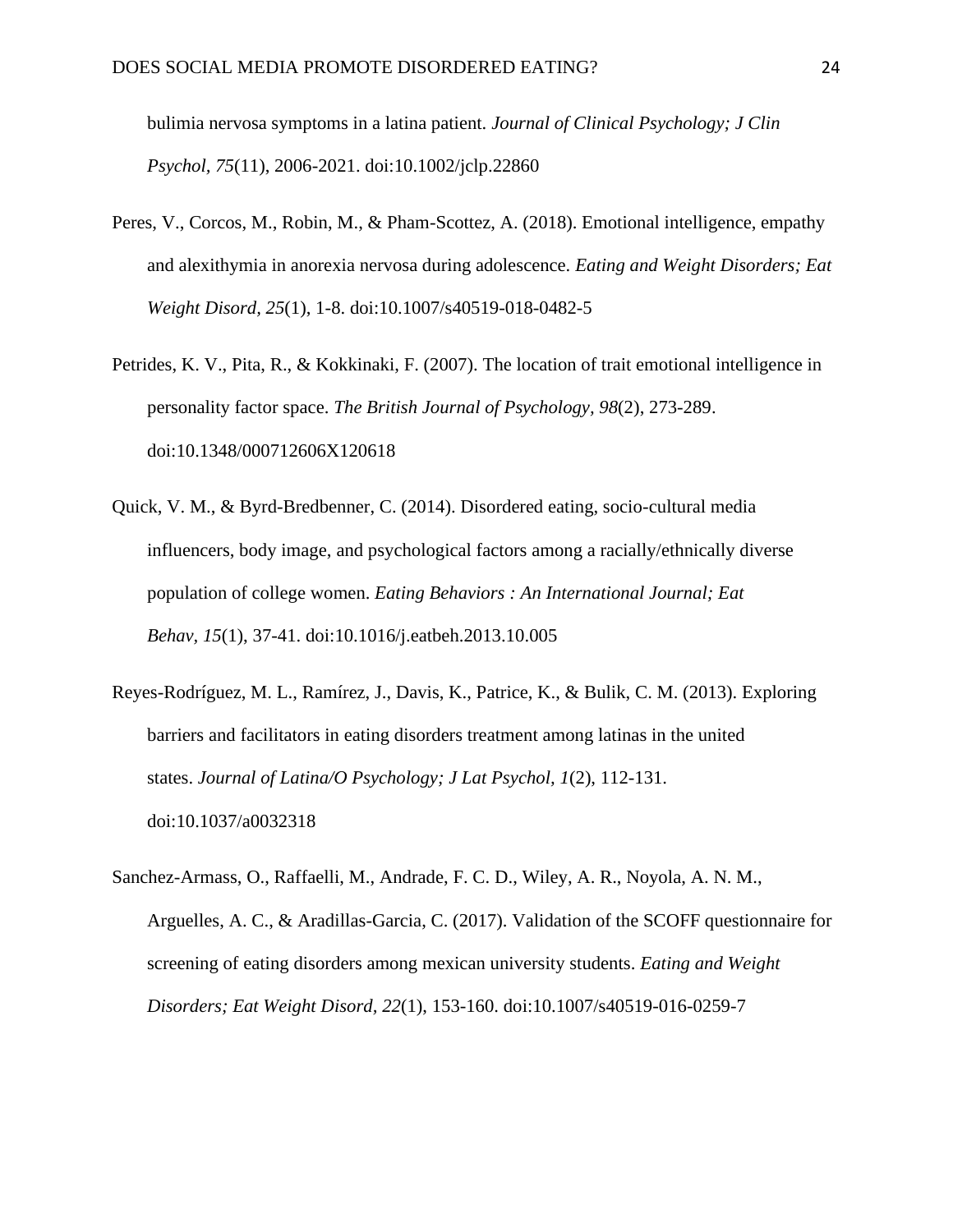- Schooler, D., & Daniels, E. A. (2014). "I am not a skinny toothpick and proud of it": Latina adolescents' ethnic identity and responses to mainstream media images. *Body Image; Body Image, 11*(1), 11-18. doi:10.1016/j.bodyim.2013.09.001
- Smith, A. R., & Davenport, B. R. (2012). An evaluation of body image assessments in hispanic college women: The multidimensional Body‐Self relations questionnaire and the appearance schemas Inventory–Revised. *Journal of College Counseling, 15*(3), 198-214. doi:10.1002/j.2161-1882.2012.00016.x
- Swami, V., Begum, S., & Petrides, K. V. (2010). Associations between trait emotional intelligence, actual–ideal weight discrepancy, and positive body image. *Personality and Individual Differences, 49*(5), 485-489. doi:10.1016/j.paid.2010.05.009
- Thompson, J. K., van den Berg, P., Roehrig, M., Guarda, A. S., & Heinberg, L. J. (2004). The sociocultural attitudes towards appearance scale-3 (SATAQ-3): Development and validation. *The International Journal of Eating Disorders; Int.J.Eat.Disord, 35*(3), 293-304. doi:10.1002/eat.10257
- United states census bureau. Retrieved from <https://www.census.gov/quickfacts/fact/table/US/PST045219>
- van Well, S., Kolk, A. M., & Arrindell, W. A. (2005). Cross-cultural validity of the masculine and feminine gender role stress scales. *Journal of Personality Assessment; J Pers Assess, 84*(3), 271-278. doi:10.1207/s15327752jpa8403\_06
- Wisting, L., Johnson, S. U., Bulik, C. M., Andreassen, O. A., Rø, Ø, & Bang, L. (2021). Psychometric properties of the norwegian version of the patient health questionnaire-9